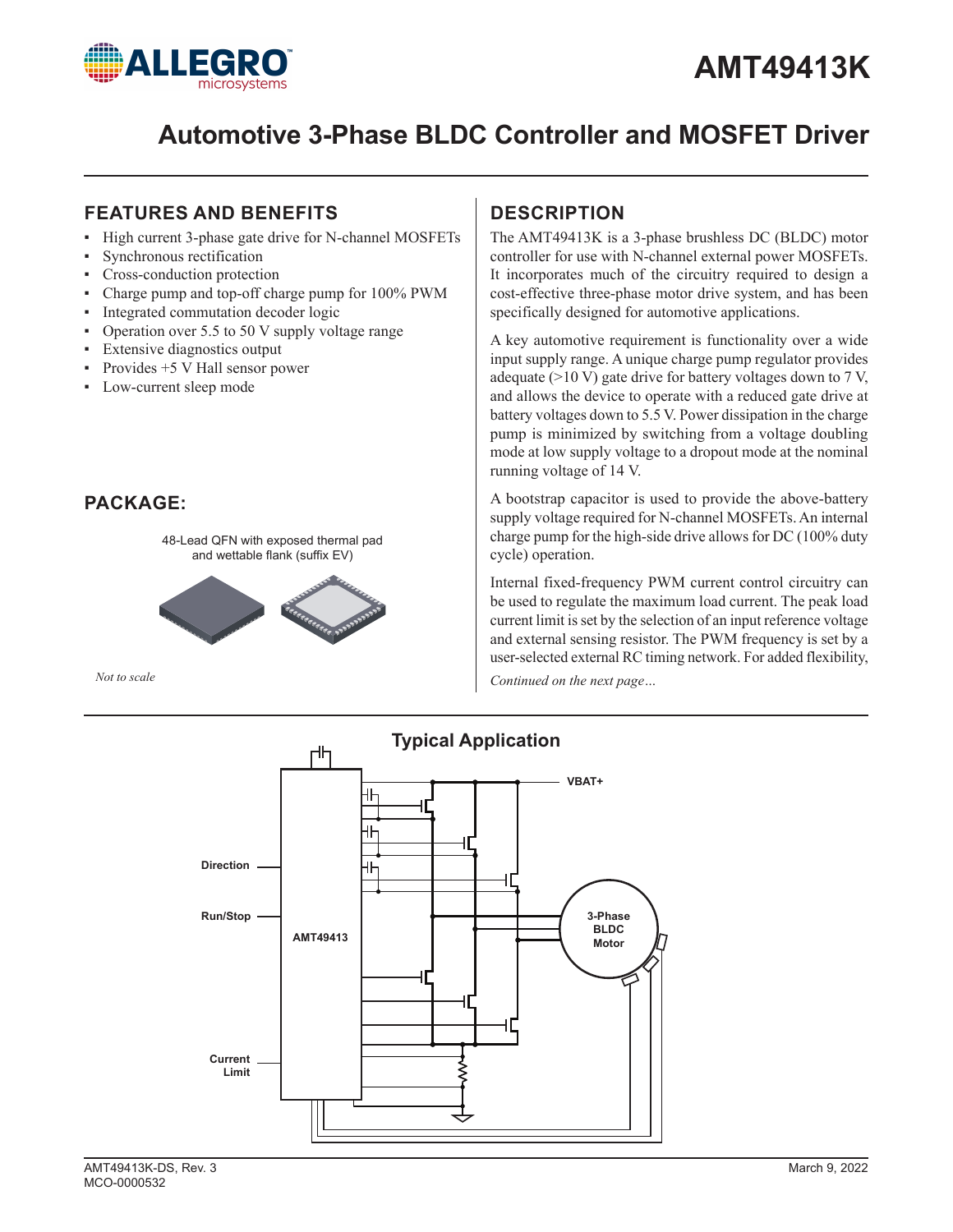### **DESCRIPTION (continued)**

the PWM input can be used to provide speed and torque control, allowing the internal current control circuit to set the maximum current limit.

Efficiency is enhanced by using synchronous rectification. The power FETs are protected from shoot-through by integrated crossover control with dead time. The dead time can be set by a single external resistor.

The AMT49413K supplied in a 48-pin LQFP with wettable flank and exposed thermal pad. This is a small footprint (81 mm2) power package that is lead (Pb) free, with 100% matte tin leadframe plating.

### **SELECTION GUIDE**

| Part Number     | Packing                      | Package                                      |
|-----------------|------------------------------|----------------------------------------------|
| AMT49413KEVSR-J | 4000 pieces per 13-inch reel | 7 × 7 mm wettable flank QFN with exposed pad |

### **ABSOLUTE MAXIMUM RATINGS**

| <b>Parameter</b>                      | Symbol                  | <b>Conditions</b>                                                                                                                    | Rating                    | <b>Units</b> |
|---------------------------------------|-------------------------|--------------------------------------------------------------------------------------------------------------------------------------|---------------------------|--------------|
| Load Supply Voltage                   | $V_{BB}$                | VBB pin                                                                                                                              | $-0.3$ to 50              | $\vee$       |
|                                       | V <sub>RESET</sub>      | <b>RESET</b> pin input                                                                                                               | $-0.3$ to 6               | V            |
| Logic Input/Output Voltage            |                         | Remaining logic pins                                                                                                                 | $-0.3$ to $7$             | V            |
|                                       | $V_{GHX}$               | GHA, GHB, and GHC pins                                                                                                               | $V_{Sx}$ to $V_{Sx}$ + 15 | $\vee$       |
|                                       | $V_{GLX}$               | GLA, GLB, and GLC pins                                                                                                               | $-5$ to 16                | V            |
|                                       | $V_{Cx}$                | CA, CB, and CC pins                                                                                                                  | $V_{Sx}$ + 15             | V            |
| Output Voltage Range                  | $V_{Sx}$                | SA, SB, and SC pins                                                                                                                  | $-5$ to 55                | $\vee$       |
|                                       |                         | CSP, CSN, and LSS pins                                                                                                               | $-4$ to 6.5               | $\vee$       |
|                                       |                         | CSO, VDSTH pins                                                                                                                      | $-0.3$ to 6.5             | V            |
|                                       |                         | <b>VDRAIN</b> pin                                                                                                                    | $-0.3$ to 55              | $\vee$       |
| <b>Operating Temperature Range</b>    | $\mathsf{T}_\mathsf{A}$ | K temperature range                                                                                                                  | $-40$ to 150              | $^{\circ}$ C |
| Junction Temperature                  | $T_{\rm J}$             |                                                                                                                                      | 150                       | °C           |
| <b>Transient Junction Temperature</b> | $T_{tJ}$                | Overtemperature event not exceeding 1 sec-<br>ond, lifetime duration not exceeding 10 hour;<br>guaranteed by design characterization | 175                       | °C           |
| Storage Temperature Range             | $T_{\text{stg}}$        |                                                                                                                                      | $-55$ to 150              | °C           |

### **THERMAL CHARACTERISTICS:** May require derating at maximum conditions; see Applications Information section

| <b>Characteristic</b>                 | Symbol                    | <b>Test Conditions*</b>                                       | Value | <b>Units</b>  |
|---------------------------------------|---------------------------|---------------------------------------------------------------|-------|---------------|
| Package Thermal Resistance            |                           | 4-layer PCB based on JEDEC standard                           | 24    | $\degree$ C/W |
|                                       | $R_{\theta JA}$           | 2-layer PCB with 3.8 mm <sup>2</sup> of copper area each side | 44    | $\degree$ C/W |
| Die-to-Exposed Pad Thermal Resistance | $\mathsf{R}_{\text{0JP}}$ |                                                               |       | $\degree$ C/W |

\*Additional thermal information available on Allegro website.

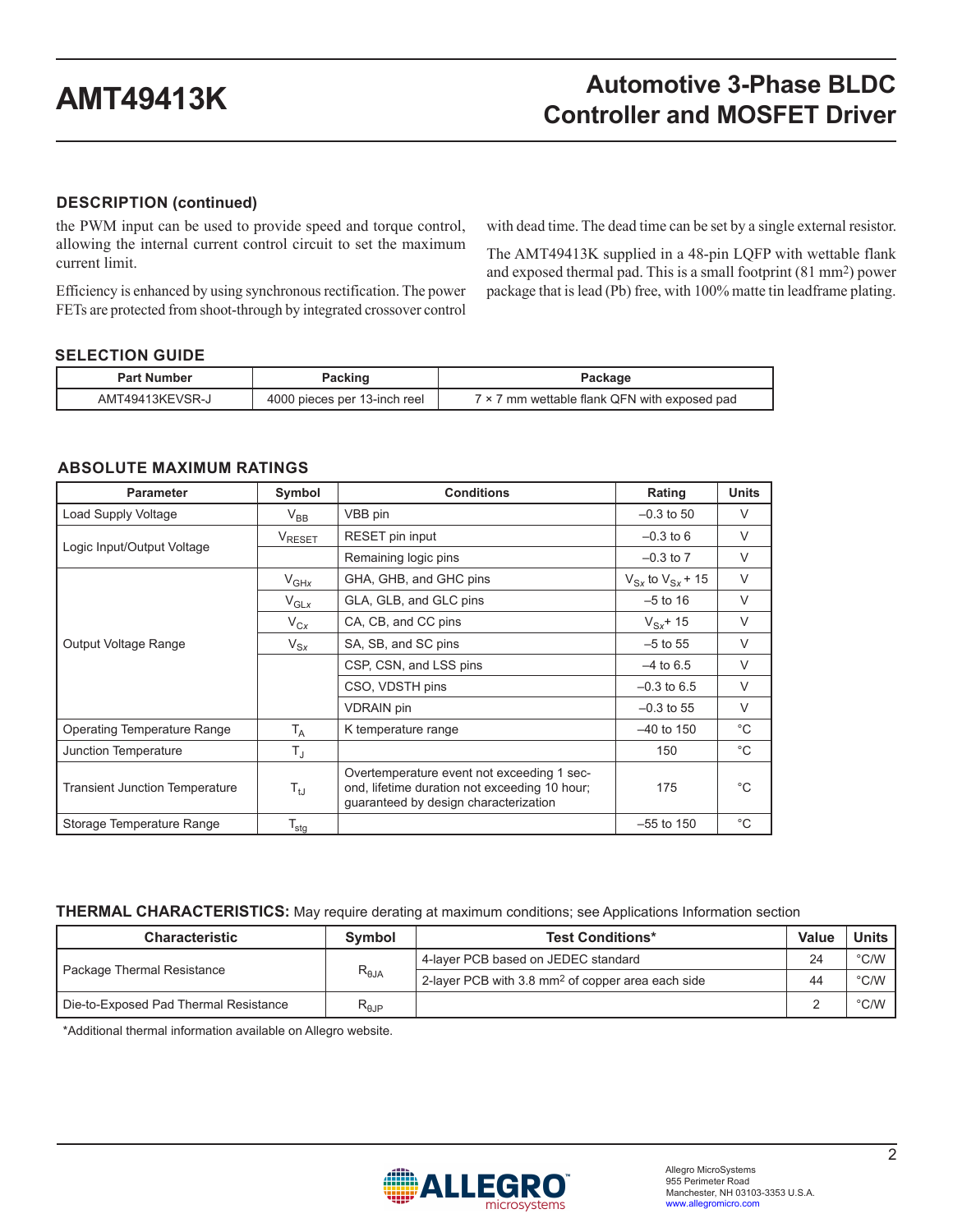

## **FUNCTIONAL BLOCK DIAGRAM**



Allegro MicroSystems 955 Perimeter Road Manchester, NH 03103-3353 U.S.A. www.allegromicro.com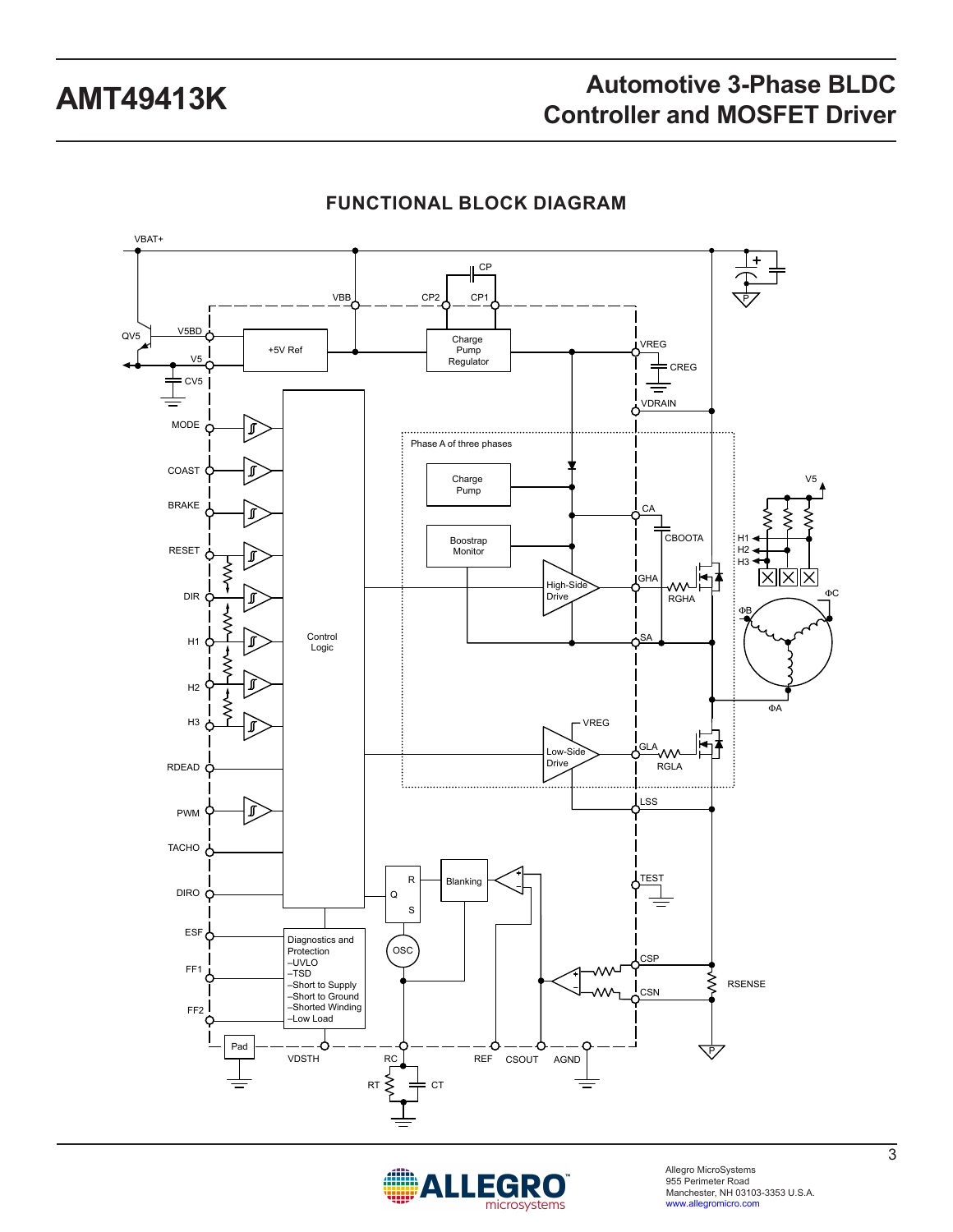### **ELECTRICAL CHARACTERISTICS [1]:** Valid at T<sub>J</sub> = -40°C to 150°C, V<sub>BB</sub> = 7 to 45 V, unless otherwise noted

| <b>Characteristics</b><br>Symbol              |                             | <b>Test Conditions</b>                                                                | Min.                        | Typ.                     | Max.                     | <b>Units</b> |
|-----------------------------------------------|-----------------------------|---------------------------------------------------------------------------------------|-----------------------------|--------------------------|--------------------------|--------------|
| <b>SUPPLY AND REFERENCE</b>                   |                             |                                                                                       |                             |                          |                          |              |
| VBB Functional Operating Range <sup>[6]</sup> | $V_{BB}$                    | Function correct, parameters not<br>quaranteed                                        | 5.5                         | $\overline{\phantom{0}}$ | 50                       | V            |
|                                               | $I_{BBQ}$                   | $REST = High, outputs = Low$                                                          |                             | 11                       | 14                       | mA           |
| <b>VBB Quiescent Current</b>                  | $I_{BBS}$                   | RESET = Low, sleep mode                                                               |                             | $\overline{\phantom{0}}$ | 10                       | μA           |
| <b>V5 Quiescent Current</b>                   | $I_{\rm V5Q}$               | $REST = High, outputs = Low$                                                          | $\qquad \qquad -$           | $\qquad \qquad -$        | 5                        | mA           |
|                                               |                             | $V_{BB} \ge 7.4$ V, I <sub>REG</sub> = 0 to 15 mA                                     | 12.10                       | 13                       | 13.75                    | $\vee$       |
| <b>VREG Output Voltage</b>                    | $V_{REG}$                   | $6 V < V_{BB} < 7.4 V$<br>$I_{REG} = 0$ to 15 mA                                      | $2 \times V_{BB}$<br>$-2.9$ |                          | $\overline{\phantom{0}}$ | V            |
|                                               |                             | $5.5 V < V_{BB} < 6 V$ , I <sub>REG</sub> < 10 mA                                     | 9                           | 10                       |                          | V            |
| Bootstrap Diode Forward Voltage               |                             | $I_D$ = 10 mA                                                                         | 0.4                         | 0.7                      | 1.0                      | V            |
|                                               | $V_{fBOOT}$                 | $I_D$ = 100 mA                                                                        | 1.5                         | 2.2                      | 2.8                      | V            |
| Bootstrap Diode Resistance                    | $r_{D}$                     | $r_{D(100 \text{ mA})} = (V_{fBOOT(150 \text{ mA})} -$<br>$V_{fBOOT(50mA)})$ / 100 mA | 6                           | 10                       | 21.5                     | Ω            |
| Bootstrap Diode Current Limit                 | $I_{DBOOT}$                 |                                                                                       | 250                         | 500                      | 750                      | mA           |
| Top-Off Charge Pump Current Limit             | $I_{\text{TOCPM}}$          |                                                                                       |                             | 200                      |                          | μA           |
| High-Side Gate Drive Static Load Resistance   | $\rm R_{GSH}$               |                                                                                       | 250                         | $\qquad \qquad -$        | $\qquad \qquad -$        | kΩ           |
| V5 Output Voltage                             | $V_5$                       |                                                                                       | 4.75                        | 5                        | 5.25                     | V            |
| V <sub>BE</sub> of External Transistor QV5    | $V_{BEEXT}$                 |                                                                                       |                             | —                        | 1                        | $\vee$       |
| V5BD Base Drive Capability for QV5[2]         | $I_{5BD}$                   |                                                                                       | $\overline{\phantom{m}}$    | $\overline{\phantom{0}}$ | $-2$                     | mA           |
| <b>GATE OUTPUT DRIVE</b>                      |                             |                                                                                       |                             |                          |                          |              |
| Turn-On Rise Time                             | $t_r$                       | $C_{\text{LOAD}}$ = 3300 pF, 20% to 80% points                                        | $\overline{\phantom{0}}$    | 60                       | $\overline{\phantom{0}}$ | ns           |
| <b>Turn-Off Fall Time</b>                     | t <sub>f</sub>              | $C_{\text{LOAD}}$ = 3300 pF, 80% to 20% points                                        |                             | 40                       | $\qquad \qquad -$        | ns           |
| Pull-Up On Resistance                         |                             | $T_J = 25^{\circ}C$ , $I_{GHx} = -150$ mA                                             | 3                           | 4                        | 5                        | Ω            |
|                                               | $R_{DS(on)UP}$              | $T_J$ = 150°C, $I_{GHx}$ = -150 mA                                                    | 4.6                         | 5.6                      | 7.25                     | Ω            |
| Pull-Down On Resistance                       |                             | $T_J = 25^{\circ}C$ , $I_{GLX} = 150$ mA                                              | $\mathbf{1}$                | 1.5                      | 2                        | Ω            |
|                                               | $R_{DS(on)DN}$              | $T_J = 150^{\circ}C$ , $I_{GHz} = -150$ mA                                            | 1.5                         | 2.3                      | 3                        | Ω            |
| Short-Circuit Current - Source <sup>[2]</sup> | $I_{SC(source)}$            | $T_J = 25^{\circ}C$                                                                   | $\qquad \qquad -$           | $-500$                   | $\overline{\phantom{0}}$ | mA           |
| Short-Circuit Current - Sink                  | $I_{SC(sink)}$              | $T_J = 25^{\circ}C$                                                                   |                             | 850                      |                          | mA           |
| <b>GHx Output Voltage</b>                     | $V_{GHX}$                   | $t_w$ < 10 µs<br>Bootstrap capacitor fully charged                                    | $V_{Cx} - 0.2$              | $\overline{\phantom{0}}$ | $\overline{\phantom{0}}$ | V            |
| <b>GLx Output Voltage</b>                     | $\mathsf{V}_{\mathsf{GLx}}$ |                                                                                       | $V_{REG}$ -0.2              | $\overline{\phantom{a}}$ | $\qquad \qquad -$        | V            |
|                                               |                             | From Hall input change to unloaded gate<br>output change                              | 300                         | 500                      | 700                      | ns           |
| Turn-Off Propagation Delay                    | $t_{p(off)}$                | From other control input change to<br>unloaded gate output change                     | $\overline{\phantom{m}}$    | 150                      | 200                      | ns           |
|                                               |                             | $RDEAD = 5 k\Omega$                                                                   | $\overline{\phantom{a}}$    | 180                      | $\qquad \qquad -$        | ns           |
|                                               |                             | $RDEAD = 50 k\Omega$                                                                  | 835                         | 960                      | 1090                     | ns           |
| Dead Time (Turn-Off to Turn-On Delay)         | $t_{DEAD}$                  | $RDEAD = 400 k\Omega$                                                                 |                             | 3.3                      | $\qquad \qquad -$        | μs           |
|                                               |                             | $RDEAD$ = tied to $V5$                                                                | $\overline{\phantom{a}}$    | 6                        | $\qquad \qquad -$        | μs           |

*Continued on the next page...*

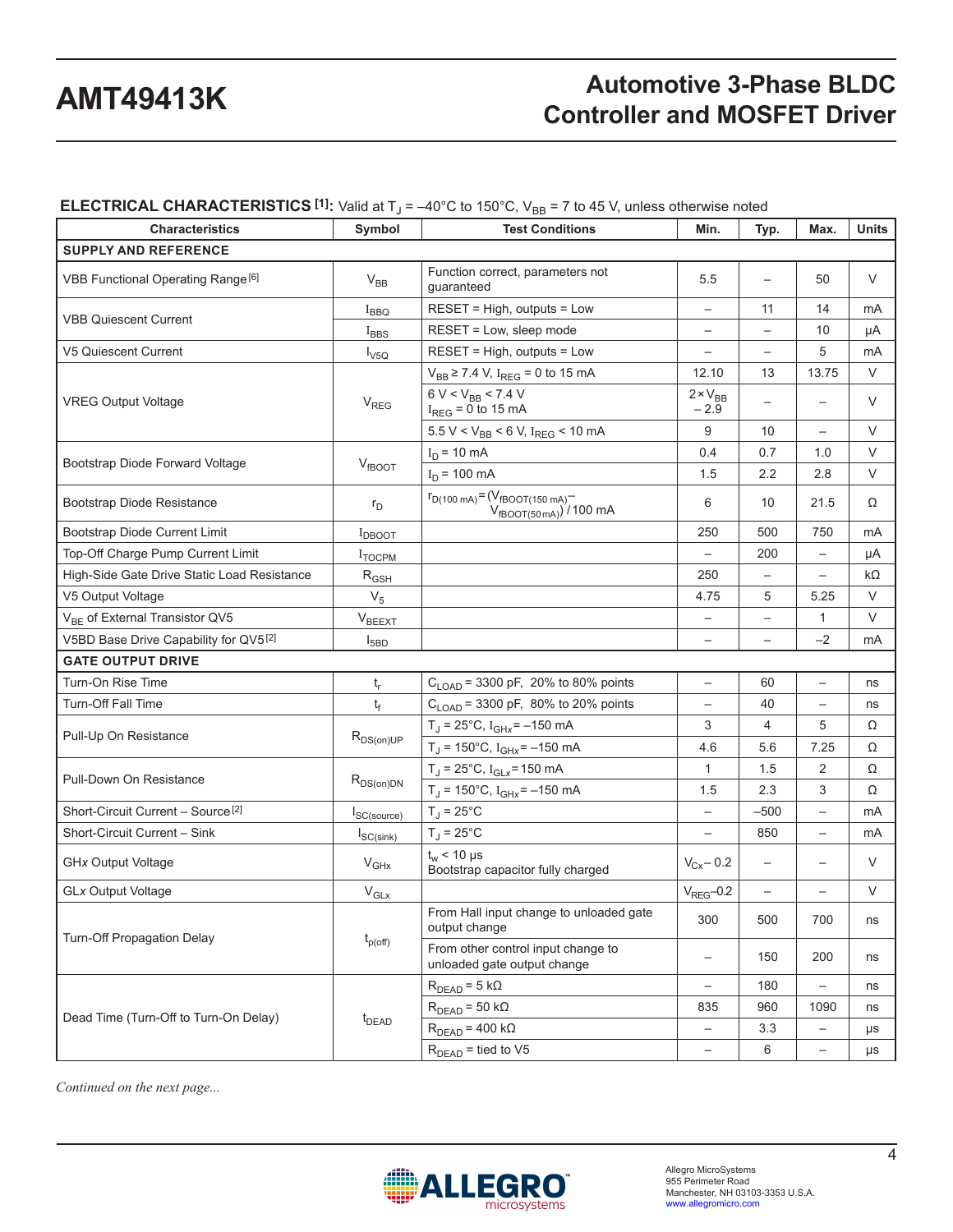### **ELECTRICAL CHARACTERISTICS (continued) [1]:** Valid at T<sub>J</sub> = -40°C to 150°C, V<sub>BB</sub> = 7 to 45 V, unless otherwise noted

| <b>Characteristics</b><br>Symbol                 |                              | <b>Test Conditions</b>                                                        | Min.                     | Typ.                     | Max.                     | <b>Units</b> |
|--------------------------------------------------|------------------------------|-------------------------------------------------------------------------------|--------------------------|--------------------------|--------------------------|--------------|
| <b>LOGIC INPUTS AND OUTPUTS</b>                  |                              |                                                                               |                          |                          |                          |              |
| FFx Fault Output (Open Drain)                    | $V_{OL}$                     | $I_{OL}$ = 1 mA, fault asserted                                               |                          | $\overline{\phantom{0}}$ | 0.4                      | V            |
| FFx Fault Output Leakage Current <sup>[2]</sup>  | $I_{OH}$                     | $VO$ = 5 V, fault not asserted                                                | $-1$                     | $\qquad \qquad -$        | 1                        | μA           |
| TACHO and DIRO Output High Voltage               | $V_{OH}$                     | $I_{OH} = -1$ mA                                                              | $V_5 - 1 V$              | $\qquad \qquad -$        | $\qquad \qquad -$        | V            |
| TACHO and DIRO Output Low Voltage                | $V_{OL}$                     | $I_{OL}$ = 1 mA                                                               |                          | $\qquad \qquad -$        | 0.4                      | V            |
| Input Low Voltage                                | $\mathsf{V}_{\mathsf{IL}}$   |                                                                               |                          | $\qquad \qquad -$        | 0.8                      | $\vee$       |
| Input High Voltage (except RESET)                | $V_{\text{IH}}$              |                                                                               | 2                        | $\qquad \qquad -$        | $\overline{\phantom{0}}$ | V            |
| <b>RESET Input High Voltage</b>                  | $\mathsf{V}_{\mathsf{IHR}}$  |                                                                               | 2.2                      | $\qquad \qquad -$        | $\qquad \qquad -$        | $\vee$       |
| Input Hysteresis                                 | $V_{Hys}$                    |                                                                               | 300                      | 500                      | $\overline{\phantom{0}}$ | mV           |
| Input Current (except H1, H2, H3, and RESET) [2] | $I_{IN}$                     |                                                                               | $-1$                     | $\qquad \qquad -$        | 1                        | μA           |
| RESET Input Pull-Down Resistor                   | $R_{PD}$                     | $V_{IN}$ = 5 V                                                                | $\overline{\phantom{0}}$ | 50                       | $\overline{\phantom{0}}$ | kΩ           |
| Hx Input Pull-Up Resistor                        | $R_{PU}$                     | $V_{IN} = 0 V$                                                                | $\overline{\phantom{0}}$ | 100                      | $\overline{\phantom{0}}$ | kΩ           |
| <b>CURRENT SENSE DIFFERENTIAL AMPLIFIER</b>      |                              |                                                                               |                          |                          |                          |              |
| Input Bias Current <sup>[2]</sup>                | $I_{IBS}$                    | $CSP = CSN = 0 V$                                                             | $-250$                   | $-200$                   | $-150$                   | μA           |
| Input Offset Current <sup>[2]</sup>              | I <sub>IOS</sub>             | $CSP = CSN = 0 V$                                                             | $-10$                    | $\qquad \qquad -$        | 10                       | μA           |
| <b>CSP Input Resistance</b>                      | $\rm R_{\rm CSP}$            | Measured with respect to AGND                                                 | $\overline{\phantom{0}}$ | 80                       | -                        | kΩ           |
| <b>CSN Input Resistance</b>                      | $R_{CSN}$                    | Measured with respect to AGND                                                 | $\overline{\phantom{0}}$ | 4                        | $\qquad \qquad -$        | kΩ           |
| Differential Input Voltage                       | $V_{ID}$                     | $V_{ID}$ = CSP – CSN, –1.3 V < CSP < 4 V,<br>$-1.3 V < CSN < 4 V$             | $\mathbf 0$              | $\overline{\phantom{0}}$ | 200                      | mV           |
| <b>Output Offset Voltage</b>                     | $V_{OOS}$                    | $CSP = CSN = 0 V$                                                             | 100                      | 320                      | 550                      | mV           |
| Output Offset Voltage Drift                      | $V_{OOS(\Delta t)}$          | $CSP = CSN = 0 V$                                                             |                          | 100                      | $\overline{\phantom{0}}$ | µV/°C        |
| Input Common Mode Range                          | $V_{CM}$                     | $CSP = CSN$                                                                   | $-1.5$                   | $\qquad \qquad -$        | 4                        | V            |
| Differential Input Voltage Gain                  | $A_V$                        | 40 mV < $V_{ID}$ < 175 mV, $V_{CM}$ in range                                  | 18.4                     | 19                       | 19.6                     | V/V          |
| Low Output Voltage Error                         | $V_{err}$                    | $0 < V_{ID} < 40$ mV,<br>$V_{CSOUT} = (19 \times V_{ID}) + V_{OOS} + V_{err}$ | $-20$                    | $\qquad \qquad -$        | 20                       | mV           |
| DC Common Mode Gain                              | $\mathsf{A}_{\mathsf{CMdc}}$ | $CSP = CSN = 200$ mV                                                          | $\overline{\phantom{0}}$ | $-30$                    | $\overline{\phantom{0}}$ | dB           |
| Source Resistance                                | <b>r</b> <sub>CSOUT</sub>    | $V_{CSOUT}$ = 2 V, -2 mA < $I_{CSOUT}$ < 0.5 mA                               | $\overline{\phantom{0}}$ | 80                       | $\overline{\phantom{0}}$ | Ω            |
| <b>Output Dynamic Range</b>                      | <b>V<sub>CSOUT</sub></b>     | $-100 \mu A < I_{CSOUT}$ < 100 $\mu A$                                        | 0.1                      | $\qquad \qquad -$        | $V_5 -$<br>0.2           | V            |
| Output Current - Sink                            | I <sub>CSOUT(sink)</sub>     | $V_{CSOUT}$ = 2 V ±5%                                                         | —                        | $\mathbf{1}$             | $\overline{\phantom{a}}$ | mA           |
| Output Current - Source <sup>[2]</sup>           | I <sub>CSOUT(source)</sub>   | $V_{CSOUT}$ = 2 V $\pm 5\%$                                                   | $\overline{\phantom{0}}$ | $-19$                    | $\overline{\phantom{0}}$ | mA           |
| Supply Rejection                                 | <b>PSRR</b>                  | $CSP = CSN = AGND$ , 0 to 300 kHz                                             |                          | 45                       | $\overline{\phantom{0}}$ | dB           |
| Small Signal 3 dB Bandwidth Frequency            | $t_{3dB}$                    | $V_{\text{ID}} = 10 \text{ mV}_{\text{PP}}$                                   | $\overline{\phantom{a}}$ | 1.6                      | $\overline{\phantom{m}}$ | MHz          |
| <b>Settling Time</b>                             | t <sub>SETTLE</sub>          | To within 10%, $V_{CSOUT}$ = 1 $V_{PP}$ square wave                           | $\overline{\phantom{0}}$ | 400                      | $\qquad \qquad -$        | ns           |
| AC Common Mode Gain                              | $A_{CMac}$                   | $V_{ICR}$ = 250 mV <sub>PP</sub> , 0 to 1 MHz                                 | -                        | $-28$                    | $\qquad \qquad -$        | dB           |
| Common Mode Recovery Time                        | t <sub>CMrec</sub>           | To within 100 mV, $V_{ICR}$ = +4.1 to 0 V step                                | -                        | $\mathbf{1}$             | $\overline{\phantom{a}}$ | μs           |
| <b>Output Slew Rate</b>                          | <b>SR</b>                    | 10% to 90% points, $V_{ID} = 0$ to 175 mV step                                | $\overline{\phantom{0}}$ | 20                       | $\overline{\phantom{a}}$ | $V/\mu s$    |
| Input Overload Recovery Time                     | $t_{IDREC}$                  | To within 10%, $V_{ID}$ =250 mV to 0 V step                                   | —                        | 500                      | $\overline{\phantom{0}}$ | ns           |

*Continued on the next page…*

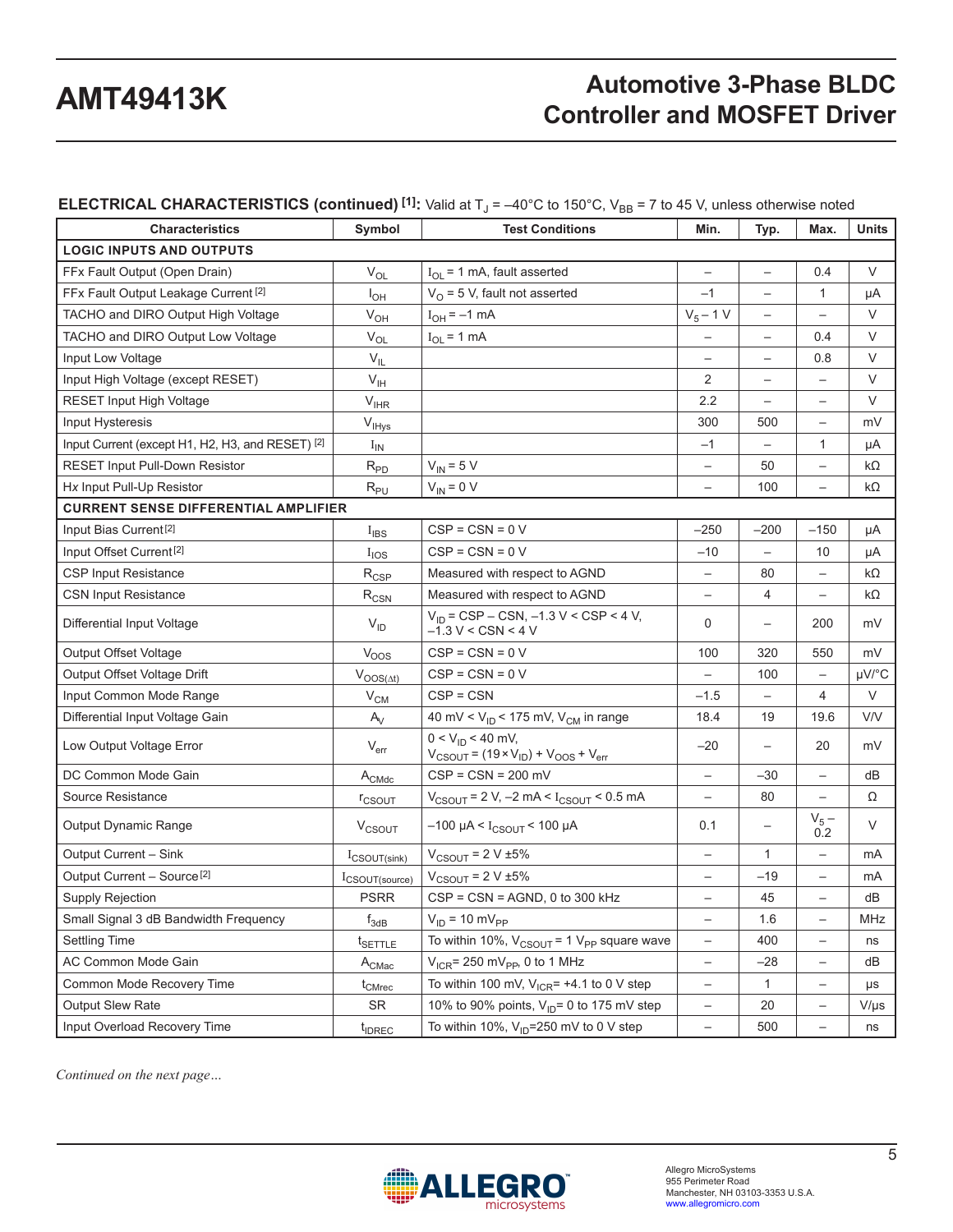### **ELECTRICAL CHARACTERISTICS (continued) [1]:** Valid at T<sub>J</sub> = -40°C to 150°C, V<sub>BB</sub> = 7 to 45 V, unless otherwise noted

| Symbol<br><b>Characteristics</b>                              |                         | <b>Test Conditions</b>                                      | Min.                     | Typ.                     | Max.                     | <b>Units</b>  |
|---------------------------------------------------------------|-------------------------|-------------------------------------------------------------|--------------------------|--------------------------|--------------------------|---------------|
| <b>CURRENT LIMIT</b>                                          |                         |                                                             |                          |                          |                          |               |
| Reference Comparator Input Offset Voltage                     | V <sub>IOC</sub>        |                                                             | $-20$                    | $\Omega$                 | 20                       | mV            |
| Reference Input Clamp Voltage                                 | $V_{REFC}$              | External pull-up to 5 V R <sub>REF</sub> = 200 k $\Omega$   | 3.75                     | $\overline{\mathbf{4}}$  | 4.2                      | $\vee$        |
| <b>Comparator Blank Time</b>                                  | $t_{RC}$                | $R_T$ = 56 kΩ, C <sub>T</sub> = 470 pF                      | $\overline{\phantom{0}}$ | 650                      | $\overline{\phantom{0}}$ | ns            |
| <b>REF Input Bias Current</b>                                 | I <sub>IBREF</sub>      |                                                             | $\overline{\phantom{0}}$ | $\Omega$                 | $\overline{\phantom{0}}$ | μA            |
| RC Charge Current <sup>[2]</sup>                              | $I_{RC}$                |                                                             | $-1.15$                  | $-1$                     | $-0.85$                  | mA            |
| RC High Voltage Threshold                                     | $V_{RCH}$               |                                                             | 1.7                      | 1.9                      | 2.1                      | $\vee$        |
| RC Low Voltage Threshold                                      | V <sub>RCL</sub>        |                                                             | 0.6                      | 0.7                      | 0.8                      | $\vee$        |
| <b>PROTECTION</b>                                             |                         |                                                             |                          |                          |                          |               |
|                                                               |                         | V <sub>REG</sub> rising                                     | 7.5                      | 8                        | 8.5                      | $\vee$        |
| <b>VREG Undervoltage Lockout</b>                              | V <sub>REGUV</sub>      | V <sub>REG</sub> falling                                    | 6.75                     | 7.25                     | 7.75                     | V             |
| Bootstrap Capacitor Undervoltage Lockout                      | V <sub>BOOTUV</sub>     | $V_{\text{BOOT}}$ falling, $V_{Cx} - V_{Sx}$                | 59                       | $\overline{\phantom{0}}$ | 69                       | $\frac{0}{0}$ |
| Bootstrap Capacitor Undervoltage Lockout<br><b>Hysteresis</b> | VBOOTUVHys              |                                                             |                          | 13                       | —                        | $\frac{0}{0}$ |
| V5 Undervoltage Lockout                                       | $V_{5UV}$               | $V5$ falling                                                | 3.4                      | 3.65                     | 4.0                      | V             |
| V5 Undervoltage Lockout Hysteresis                            | $V_{5UVHys}$            |                                                             | 300                      | 400                      | 500                      | mV            |
| <b>VDSTH Input Voltage Range</b>                              | $V_{\text{DSTH}}$       |                                                             | 0.3                      | $\qquad \qquad -$        | 4                        | V             |
| VDSTH Input Current <sup>[2]</sup>                            | $I_{\text{DSTH}}$       |                                                             | $-1$                     | $\overline{\phantom{0}}$ | 1                        | μA            |
| <b>VDRAIN Input Voltage Range</b>                             | $V_{DRAIN}$             |                                                             | $\overline{7}$           | $V_{BB}$                 | 45                       | $\vee$        |
| Short-to-Ground Threshold Offset <sup>[3][5]</sup>            |                         | $V_{DSTH}$ > 1 V                                            | $\overline{\phantom{0}}$ | ±300                     | $\overline{\phantom{0}}$ | mV            |
|                                                               | <b>V<sub>STGO</sub></b> | $V_{DSTH} \le 1$ V, 7 V $\le$ V <sub>DRAIN</sub> $\le$ 30 V | $-150$                   | $\overline{\phantom{0}}$ | 150                      | mV            |
| Short-to-Battery Threshold Offset <sup>[4][5]</sup>           |                         | $V_{\text{DSTH}}$ > 1 V                                     |                          | ±300                     |                          | mV            |
|                                                               | $V_{STBO}$              | $V_{DSTH} \le 1$ V, 7 V $\le V_{DRAIN} \le 30$ V            | $-150$                   | $\overline{\phantom{0}}$ | 150                      | mV            |
| Low Load Current Detection Voltage                            | $V_{\text{CSOL}}$       |                                                             |                          | 500                      |                          | mV            |
| Overtemperature Flag                                          | $T_{\mathsf{JF}}$       | Temperature increasing                                      | $\qquad \qquad -$        | 170                      | $\overline{\phantom{0}}$ | $^{\circ}$ C  |
| Overtemperature Flag Hysteresis                               | T <sub>JFHys</sub>      | Recovery = $T_{JF} - T_{JFHys}$                             | $\qquad \qquad -$        | 15                       | $\overline{\phantom{0}}$ | $^{\circ}$ C  |

[1] Parameters are tested at 135°C. Values at 150°C are guaranteed by design or correlation.

[2] For input and output current specifications, negative current is defined as coming out of (sourcing) the specified device pin.

<sup>13</sup> High-side on. As V<sub>SX</sub> decreases, fault occurs if V<sub>SAT</sub> – V<sub>SX</sub> > V<sub>STG</sub>.<br>
<sup>13</sup> High-side on. As V<sub>SX</sub> increases, fault occurs if V<sub>SAT</sub> – V<sub>SX</sub> > V<sub>STG</sub>.<br>
<sup>14</sup> Low-side on. As V<sub>SX</sub> increases, fault occurs if V<sub>SAT</sub>

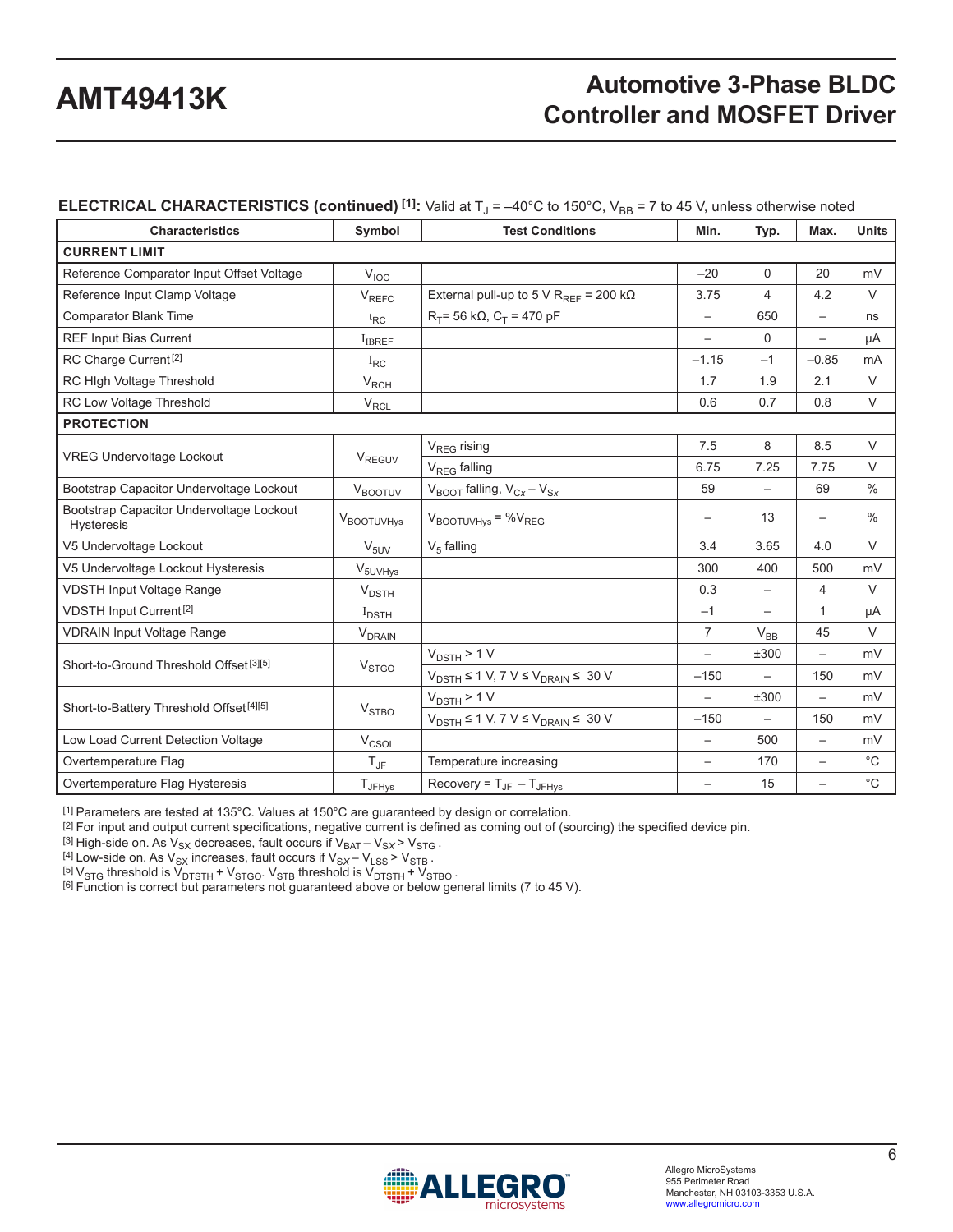## **FUNCTIONAL DESCRIPTION**

## **Basic Operation**

The AMT49413K provides commutation and current control for 3-phase brushless DC (BLDC) motors with integrated Halleffect sensors. The motor current is provided by an external 3-phase N-channel MOSFET bridge which is controlled by the AMT49413K, using fixed-frequency pulse-width modulation (PWM). The use of PWM with N-channel MOSFETs provides the most cost-effective solution for a high-efficiency motor drive.

The AMT49413K provides all the necessary circuits to ensure that the gate-source voltage of both high-side and low-side external MOSFETs are above 10 V, at supply voltages down to 7 V. For extreme battery voltage drop conditions, functional operation is guaranteed down to 5.5 V but with a reduced gate drive. The AMT49413K also decodes the commutation sequence from three Hall-effect sensors spaced at 120° in the electrical cycle, and ensures no cross-conduction (shoot-through) in the external bridge. Individual pins provide direction, brake, and coast control.

Motor current can be sensed by a low-value sense resistor, RSENSE, in the ground connection to the bridge, amplified and compared to a reference value. The AMT49413K then limits the bridge current on a cycle-by-cycle basis. Bridge current can also be controlled using an external PWM signal with the internal current control either disabled or used to set the absolute maximum motor current. Specific functions are described more fully in the following sections.

## **Power Supplies**

Only one power connection is required because all internal circuits are powered by integrated regulators. The main power supply should be connected to VBB through a reverse battery protection circuit.

**V5 and V5BD.** A 5 V supply for external pull-up and bias currents is provided by an integrated 5 V regulator controller and an external NPN transistor, QV5. The AMT49413K provides the base drive current on the V5BD pin, and the 5 V reference on the V5 pin. This regulator is also used by the internal logic circuits and must always be decoupled by at least a 200 nF capacitor, CV5, between the V5 pin and AGND. For stability, a 100 nF capacitor, C5BD, also should be connected between V5BD and AGND. If an external 5 V supply is not required, the V5BD pin and the V5 pin should be connected together.

**CP1, CP2, and VREG.** The gate drive outputs are powered by an internal charge pump, which requires a pump capacitor, typically 470 nF, CP, connected between the CP1 and CP2 pins. The output from the charge pump, 13 V nominal, is used to power

each of the three high- and low-side driver pairs and is also available on the VREG pin. A sufficiently large storage capacitor, CREG, must be connected to this pin to provide the transient charging current to the low-side drivers. The charge pump also provides the charging current for the bootstrap capacitors, CBOOT*x*.

An additional "top-off" charge pump is provided for each highside drive which allows the high-side drive to maintain the gate voltage on the external FET indefinitely, ensuring so-called 100% PWM if required. This is a low-current trickle charge pump (< 100 µA typical), and is only operated after a high-side driver has been signaled to turn on. There is a small amount of bias current ( $\leq$ 20  $\mu$ A) drawn from the C*x* pin to operate the floating high-side circuit, and the charge pump simply provides enough drive to ensure that the bootstrap voltage, and hence the gate voltage, will not droop due to this bias current. The charge required for initial turn-on of the high-side gate is always supplied by bootstrap capacitor charge cycles.

## **Hall-Effect Sensor Inputs**

H1, H2, and H3 Hall-effect sensor inputs are configured for motors with 120° electrically spaced Hall-effect sensors, but may be used for 60° electrical spacing with an external inverter. Hall-effect sensors usually require an additional pull-up resistor to be connected between the sensor output and 5 V. This 5 V can be provided by the integrated 5 V regulator. Hall-effect inputs have a hysteresis of typically 500 mV to reduce the effects of switching noise on the Hall-effect connections to the motor. These inputs are also filtered to further reduce the effects of switching noise. The Hall-effect inputs are pulled-up to 5 V inside the AMT49413K through a high value (100 kΩ typical) resistor in series with a diode. This internal pull-up makes the Hall-effect input appear high if the Hall sensor signal is missing, allowing detection of an Hall-effect input logic fault.The AMT49413K will indicate a logic fault when all Hall inputs are driven low. The commutation truth table for these inputs is shown in Table 2. The inputs can also be driven directly from a microcontroller or similar external circuit.

### **Gate Drive**

The AMT49413K is designed to drive external N-channel power MOSFETs. They supply the large transient currents necessary to quickly charge and discharge the gate capacitance of the external FETs in order to reduce dissipation in the external FETs during switching. The charge and discharge rate can be controlled using external resistors in series with the connections to the gate of the FETs.

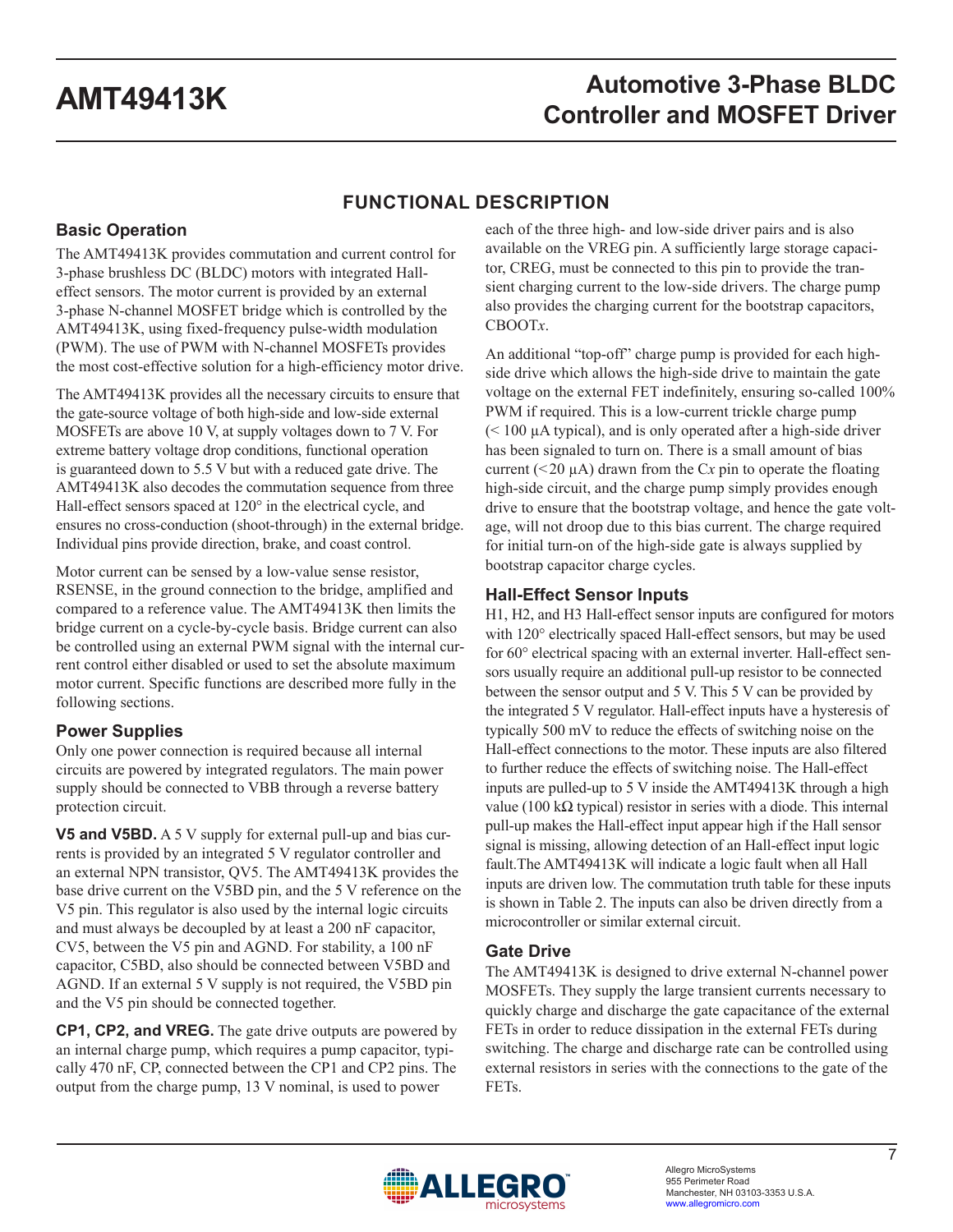**RDEAD.** Cross-conduction is prevented by the gate drive circuits which introduce a dead time, t<sub>DEAD</sub>, between switching one FET off and the complementary FET on. The dead time is derived from the value of a resistor, RDEAD, connected between the RDEAD pin and AGND. If RDEAD is connected to  $V5$ ,  $t_{DEAD}$ defaults to 6 µs typical.

**GLA, GLB, and GLC.** Low-side gate drive outputs for external NMOS drivers. External series-gate resistors, RGATE, (as close as possible to the NMOS gate) can be used to control the slew rate seen at the power-driver gate, thereby controlling the *di*/*dt* and  $dv/dt$  of the Sx outputs. Referring to [Table 2](#page-11-0),  $GLx = 1$  (high) means that the upper half (PMOS) of the driver is turned on, and that its drain will source current to the gate of the low-side FET in the external motor-driving bridge.  $GLx = 0$  (low) means that the lower half (NMOS) of the driver is turned on, and that its drain will sink current from the corresponding external FET gate circuit to the LSS pin.

**SA, SB, and SC.** Directly connected to the motor, these terminals sense the voltages switched across the load. These terminals are also connected to the negative side of the bootstrap capacitors and are the negative supply connections for the floating highside drivers. The discharge current from the high-side FET gate capacitance flows through these connections, which should have low-impedance traces to the FET bridge.

**GHA, GHB, and GHC.** High-side gate drive outputs for external NMOS drivers. External series-gate resistors, RGATE, can be used to control the slew rate seen at the power-driver gate, thereby controlling the *di*/*dt* and *dv*/*dt* of the S*x* inputs. Referring to [Table 2,](#page-11-0)  $GHx = 1$  (high) means that the upper half (PMOS) of the driver is turned on, and that its drain will source current to the gate of the high-side FET in the external motor-driving bridge.  $GHx = 0$  (low) means that the lower half (NMOS) of the driver is turned on, and that its drain will sink current from the corresponding external FET gate circuit to the respective S*x* pin.

**CA, CB, and CC.** High-side connections for the bootstrap capacitors and positive supply for high-side gate drivers. The bootstrap capacitors, CBOOT*x*, are charged to approximately  $V_{\text{REG}}$  when the corresponding Sx terminal is low. When the Sx output swings high, the voltage on the C*x* pin rises with the output to provide the boosted gate voltage needed for the high-side N-channel power MOSFETs.

**VDRAIN.** High-impedance sense input (Kelvin connection) to the top of the external FET bridge. This input allows accurate measurement of the voltage at the drain of the high-side FETs and should be connected directly to the bridge, close to the drain connections of the high-side FETs, with an independent trace.

**LSS.** Low-side return path for discharge of the gate capacitors. It is connected to the common sources of the low-side external FETs through an independent low-impedance trace.

### **Logic Control Inputs**

Additional logic-level inputs are provided to enable specific features described below. These logic inputs all have a nominal hysteresis of 500 mV to improve noise performance.

**RESET.** Allows minimum current consumption from the VBB supply. When RESET is low, all internal circuitry is disabled including the V5 output. When coming out of sleep state, the protection logic ensures that the gate drive outputs are off until the charge pump reaches proper operating conditions. The charge pump stabilizes in approximately 3 ms under nominal conditions.

RESET has an internal pull-down resistor, 50 kΩ typical. However, to allow the AMT49413K to start-up without the need for an external logic input, the RESET pin can be pulled to the battery voltage with an external pull-up resistor. Because RESET also has an internal clamp diode, 6 V typical, to limit the input current, the value of the external pull-up resistor should be greater than 20 kΩ. The upper limit for the resistor must be low enough to ensure that the input voltage reaches the input high threshold,  $V_{INR}$ .

**COAST.** An active-low input which turns all FETs off without disabling the supplies or control logic. This allows the external FETs and the motor to be protected in case of a short circuit.

**MODE.** Sets the current-decay method. Referring to [Table 3](#page-11-1), when in slow-decay mode,  $MODE = 1$ , only the high-side MOS-FET is switched off during a PWM-off cycle. In the fast-decay mode,  $MODE = 0$ , the device switches both the high-side and low-side MOSFETs.

Slow decay allows a lower ripple current in the motor at the PWM frequency, but reduces the dynamic response of the current control. It is suitable for motors which run at a more-or-less constant speed. Fast decay provides improved current-control dynamic response, but increases the motor current ripple. It is suitable for motors used in start-stop and positioning applications.

**DIR.** Determines the direction of motor torque output, as shown in [Table 2.](#page-11-0) For an unloaded, low-inertia motor, this will also usually be the direction of mechanical rotation. With a motor that has a high inertial load, the DIR input can be used to apply a controlled breaking torque, when fast decay is used (MODE = 0).

**BRAKE.** An active-low input that provides a braking function. When  $BRAKE = 0$  (see [Table 3](#page-11-1)), all the low-side FETs are turned

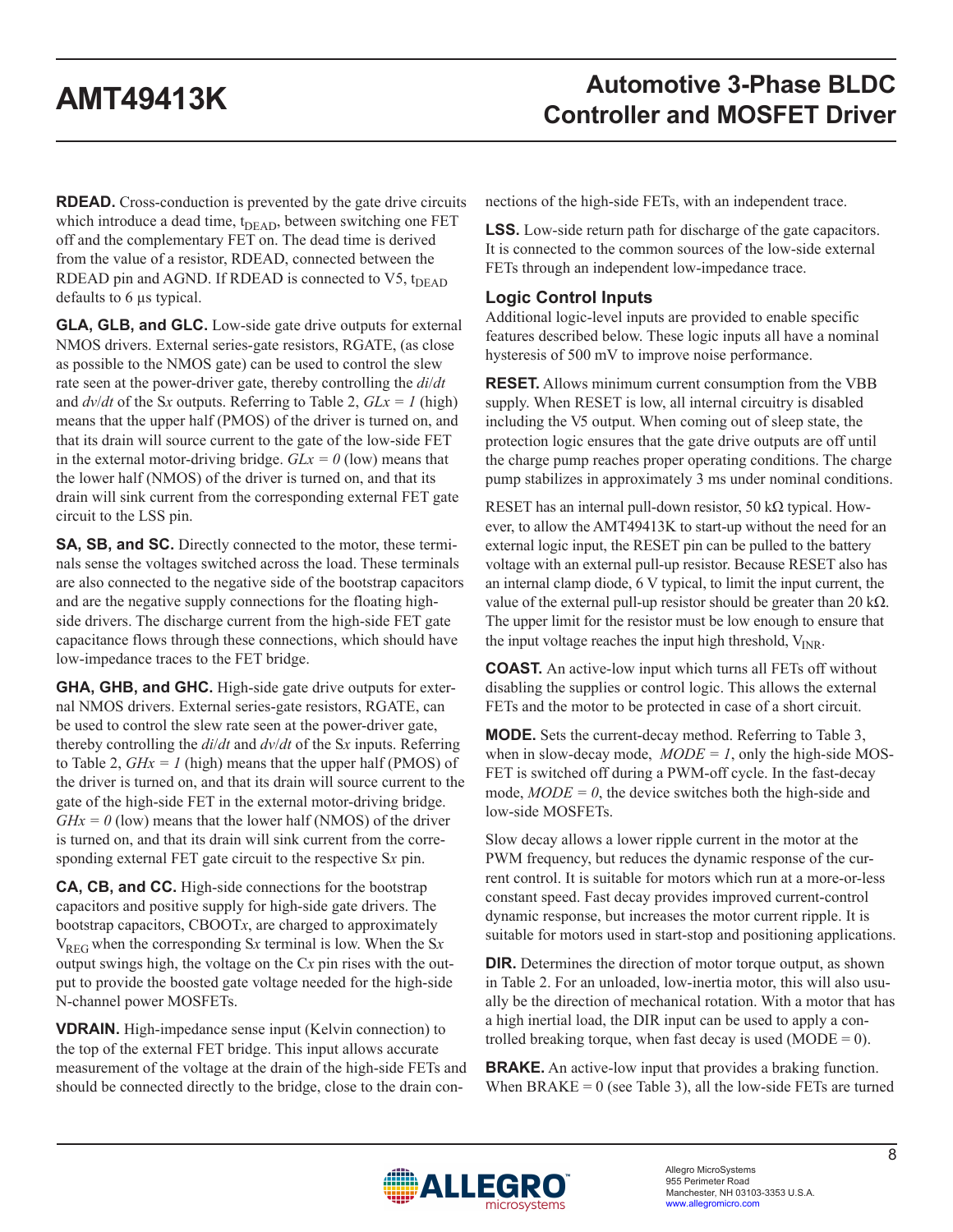on and the high-side FETs are turned off. This effectively shortcircuits the back EMF in the windings, and brakes the motor. The braking torque applied depends on the speed.  $RESET = 0$  or COAST = 0 overrides BRAKE and coasts the motor. Note that when BRAKE is used to dynamically brake the motor, the windings are shorted with no control over the winding current.

**ESF.** The state of the enable stop on fault (ESF) pin determines the action taken when a short is detected. See the Diagnostics section for details.

**TEST.** Test is for Allegro production use and must be connected to AGND.

## **Current Regulation**

Load current can be regulated by an internal fixed frequency PWM control circuit or by external input on the PWM pin.

**Current Sense Amplifier: CSP, CSN, and CSOUT.** A differential current sense amplifier with a gain,  $A_V$ , of 19 typical, is provided to allow the use of low-value sense resistors or current shunts as the current sensing elements. Because the output of this sense amplifier is available at CSOUT, it can be used for either internal or external current sensing. With the sense resistor, RSENSE, connected between CSP and CSN, the output of the sense amplifier will be approximately:

$$
V_{\text{CSOUT}} \approx (I_{\text{LOAD}} \times A_{\text{V}} \times R_{\text{SENSE}}) + V_{\text{OOS}} \,,
$$

where  $V_{\text{OOS}}$  is the output offset voltage (the voltage at zero load current), and  $A_V$  is the differential voltage gain of the sense amplifier, 19 typical.

**Internal Current Control: REF.** A fixed reference voltage can be applied to provide a maximum current limit. A variable reference voltage will provide a variable torque control. The output voltage of the current sense differential amplifier,  $V_{CSOUT}$ , is compared to the reference voltage available on the REF pin. When the outputs of the MOSFETs are turned on, current increases in the motor winding until it reaches a trip point value,  $I<sub>TRIP</sub>$ , given by:

$$
I_{\text{TRIP}} = (V_{\text{REF}} - V_{\text{OOS}}) / (R_{\text{SENSE}} \times A_{\text{V}}).
$$

At the trip point, the sense comparator resets the source enable latch, turning off the source driver. At this point, load inductance causes the current to recirculate until the start of the next PWM period.

The current path during recirculation is determined by the configuration of the MODE pin. Torque control can therefore be implemented by varying the voltage on the REF pin, provided that the PWM input remains high. If direct control of the torque

or current by PWM input is desired, a voltage can be applied to the REF pin to set an absolute maximum current limit. The REF input is internally limited to 4 V, which allows the use of a simple pull-up resistor to V5, RREF, to set the maximum reference voltage, avoiding the need for an externally generated reference voltage. RREF should have a value between 20 and 200 kΩ.

**Internal PWM Frequency.** The internal oscillator frequency,  $f_{\rm OSC}$ , is determined by an external resistor, RT, and capacitor, CT, connected in parallel from the RC pin to AGND. The frequency is approximately:

$$
f_{\rm OSC} \approx 1/(R_{\rm T}C_{\rm T} + t_{\rm BLANK} + t_{\rm DEAD})
$$
.

where  $f_{\rm OSC}$  in the range 20 to 50 kHz.

**PWM Input.** Can be used to control the motor torque by an external control circuit signal on the PWM pin. Referring to [Table 3,](#page-11-1) when  $PWM = 0$ , the selected drivers are turned off and the load inductance causes the current to recirculate. The current path during recirculation is determined by the configuration of the MODE pin. Setting  $PWM = 1$  will turn on selected drivers as determined by the H*x* input logic. Holding PWM=1 allows speed and torque control solely by the internal current-limit circuit, using the voltage on the REF pin.

In some circumstances, it may be desirable to completely disable the internal PWM control. This can be done by pulling the RC pin directly to AGND. This will disable the internal PWM oscillator and ensure that the output of the PWM latch is always high.

**Blank Time.** When the source driver is turned on, a current spike occurs due to the reverse-recovery currents of the clamp diodes and switching transients related to distributed capacitance in the load. To prevent this current spike from erroneously resetting the source enable latch, the current-control comparator output is blanked for a short period of time, t<sub>BLANK</sub>, when the source driver is turned on.

The length of  $t_{BLANK}$  is different for internal versus external PWM. It is set by the value of the timing capacitor, CT, according to the following formulas:

for internal PWM:  $t_{BLANK}$  ( $\mu$ s) = 1260 ×  $C_T$  ( $\mu$ F), and

for external PWM:  $t_{\text{BLANK}}$  ( $\mu$ s) = 2000 ×  $C_T$  ( $\mu$ F).

A nominal  $C_T$  value of 680 pF yields a  $t_{\text{BLANK}}$  of 1.3 µs for external PWM, and 860 ns for internal PWM. The user must ensure that  $C_T$  is large enough to cover the current spike duration when using the internal sense amplifier.

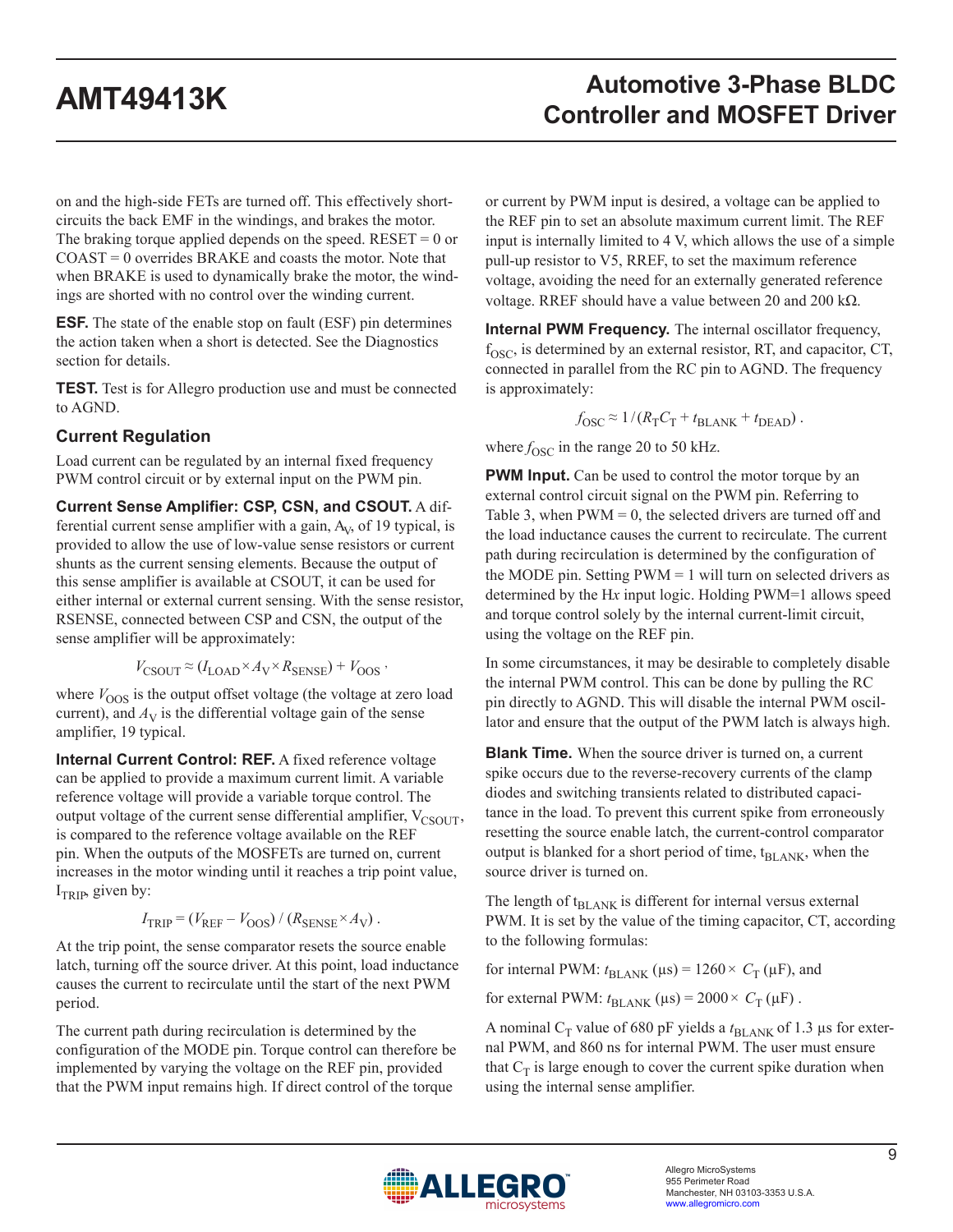## **Diagnostics**

Several diagnostic features integrated into the AMT49413K provide speed and direction feedback and indications of fault conditions.

**TACHO and DIRO.** These outputs provide speed and direction information based on the HE inputs from the motor. As shown in [Figure 1](#page-9-0), at each commutation point, the TACHO output changes state independent of motor direction. The DIRO output is updated at each commutation point to show the motor direction. When the motor is rotating in the "forward" or positive direction, DIRO will be high. When rotation is in the "reverse" or negative direction, DIRO will be low. The actual direction of rotation is determined from the sequence of the three Hall inputs, H*x*. Forward is when the sequence follows [Table 2](#page-11-0) top-to-bottom and reverse when the sequence follows [Table 2](#page-11-0) bottom-to-top.

Note that there are some circumstances in which the direction reported on the DIRO output pin and the direction demanded on the DIR input pin may not be the same. This may happen if the motor and load have reasonably high inertia. In this case, changing the state of the DIR pin will cause the torque to reverse, braking the motor. During this braking, the direction indicated on the DIRO output will not change.



**Figure 1: Direction Indication Outputs**

**ESF.** The state of the enable stop on fault (ESF) pin will determine the action taken when a short is detected. For other fault conditions, the action is defined by the type of fault. The action taken follows the states shown in [Table 1](#page-11-2).

When  $ESF = 1$ , any short fault condition will disable all the gate drive outputs and coast the motor. This disabled state will be latched until the next phase commutation or until COAST or RESET go low.

When  $ESF = 0$ , under most conditions, although the fault flags, FF1 and FF2, are still activated, the AMT49413K will not disrupt normal operation and will therefore not protect the motor or the drive circuit from damage. It is imperative that the master control circuit or an external circuit take any necessary action when a

fault occurs, to prevent damage to components.

If desired, the active low COAST input can be used as a crude disable circuit by connecting the fault flags FF1 and FF2 to the COAST input and a pull-up resistor to V5.

**FF1, FF2, and VDSTH.** Fault conditions are indicated by the state of two open drain output fault flags, FF1 and FF2, as shown in Table 1. In addition to internal temperature, voltage, and logic monitoring, the AMT49413K monitors the state of the external MOSFETs and the motor current to determine if short-circuit faults occur or a low load condition exists. In the event that two or more faults are detected simultaneously, the state of the fault flags will be determined by a logical AND of the fault states of each flag.

**• Undervoltage.** VREG supplies the low-side gate driver and the bootstrap charge current. It is critical to ensure that the voltages are sufficiently high before enabling any of the outputs. The undervoltage circuit is active during power-up, and will pull both fault flags low and coast the motor (all gate drives low) until  $V_{REG}$  is greater than approximately 8 V. Note that this is sufficient to turn on the external power FETs at a battery voltage as low as 5.5 V, but will not normally provide the rated on-resistance of the FET. This could lead to excessive power dissipation in the external FET.

 In addition to a monitor on VREG, the AMT49413K also monitors both the bootstrap charge voltage, to ensure sufficient highside drive, and the 5 V reference voltage at V5, to ensure correct logical operation. If either of these fall below the lockout voltage level, the fault flags are set.

- <span id="page-9-0"></span>**• Overtemperature.** This event pulls both fault flags low but does not disable any circuitry. It is left to the user to turn off the device to prevent overtemperature damage to the chip and unpredictable device operation.
- **• Logic Fault: Hall Invalid.** When all H*x* have the same value, the AMT49413K evaluates this as an illegal code, and pulls both fault flags, FF*x*, low and coasts the motor. This action can be used, if desired, to disable all FET drives under bridge or motor fault conditions. The Hall logic fault condition is not latched, so if the fault occurs while the motor is running, the external FETs will be reenabled, according to the commutation truth table ([Table 2](#page-11-0)), when the H*x* inputs become valid.

 The H*x* inputs have pull-up resistors to ensure that a fault condition will be indicated in the event of an open connection to a Hall sensor.

**• Short to Ground.** A short from any of the motor phase connections to ground is detected by monitoring the voltage across

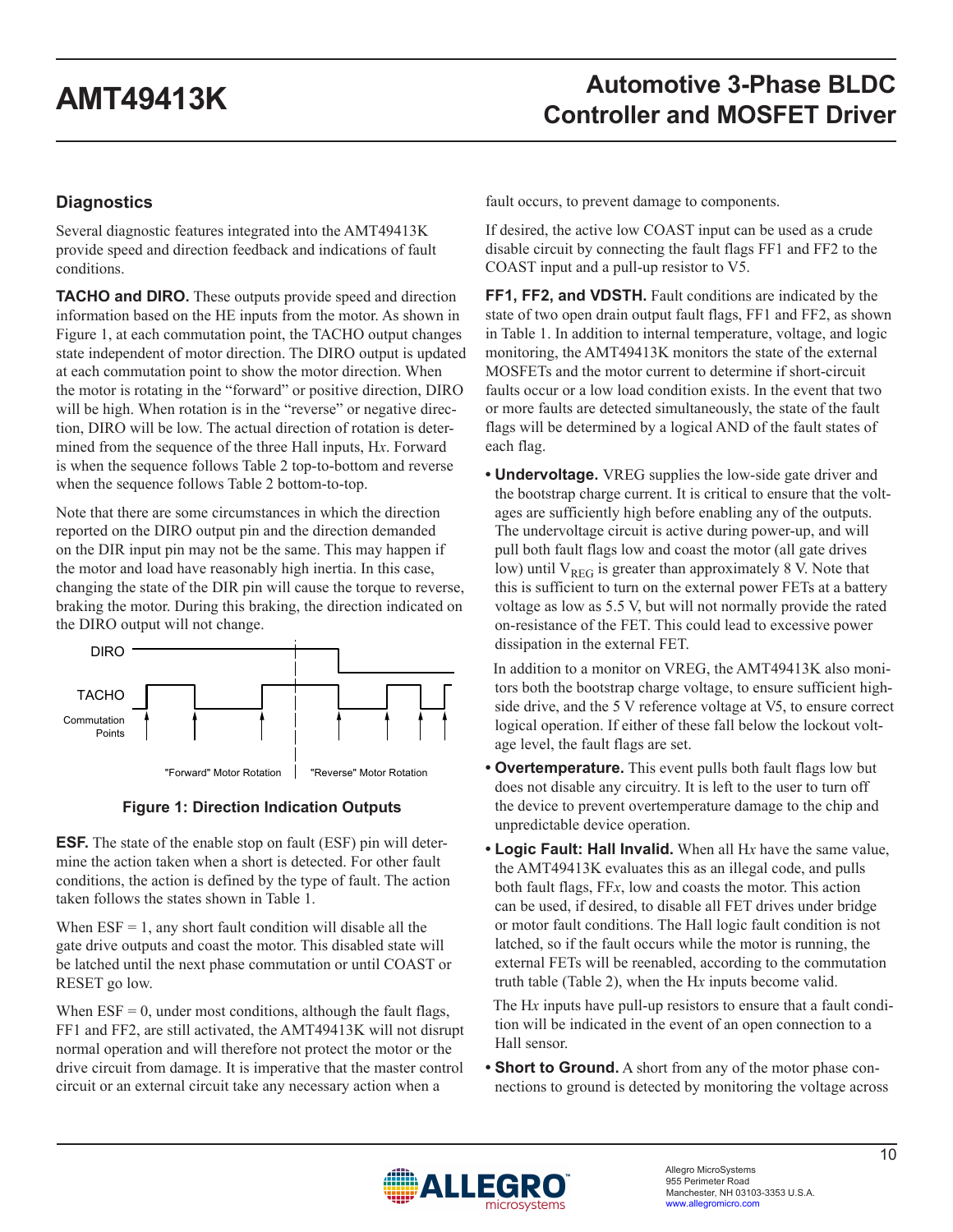the top FETs in each phase using the appropriate S*x* pin and the voltage at VDRAIN. This drain-source voltage is then compared to the voltage on the VDSTH pin. If the drain-source voltage exceeds the voltage at the VDSTH pin, FF2 will be pulled low.

- **• Short to Supply.** A short from any of the motor phase connections to the battery or VBB connection is detected by monitoring the voltage across the bottom FETs in each phase using the appropriate S*x* pin and the LSS pin. This drain-source voltage is then compared to the voltage on the VDSTH pin. If the drainsource voltage exceeds the voltage at the VDSTH pin, FF2 will be pulled low.
- **• Shorted Motor Winding.** A short across the motor phase winding is detected by monitoring the voltage across both the top and bottom FETs in each phase. This fault will pull FF2 low.
- **• Low Load Current.** The sense amplifier output is monitored independently to allow detection of a low load current. This can be used to detect if an open load condition is present. If, during a commutation period, the output from the sense amplifier does not go above a minimum value,  $V_{CSOL}$ , FF1 will go low. No further action will be taken.

**Short Fault Operation.** Because motor capacitance may cause the measured voltages to show a fault as the phase switches, the voltages are not sampled until one  $t_{DEAD}$  interval after the external FET is turned on.

If a short-circuit fault occurs when  $ESF = 0$ , the external FETs are not disabled by the AMT49413K. Under some conditions, some measure of protection will be provided by the internal current limit but in many cases, particularly for a short to ground, the current limit will provide no protection for the external FETs. To limit any damage to the external FETs or the motor, the

AMT49413K can either be fully disabled by the RESET input or all FETs can be switched off by pulling the COAST input low. Alternatively, setting  $ESF = 1$  will allow the AMT49413K to disable the outputs as soon as the fault is detected. The fault will be latched until any of the following conditions occur:

- a phase commutation
- RESET goes low
- COAST goes low

This will allow a running motor to coast to the next phase commutation without the risk of damage to the external power MOSFETs.

**Low Load Current Fault Operation.** No action is taken for a low load current condition. If the low load occurs due to an open circuit on a phase connection while the motor is running, the AMT49413K will continue to commutate the motor phases according to the commutation truth table, [Table 2](#page-11-0).

In some cases, this will allow the motor to continue operating at a much-reduced performance. The low load condition is checked during a commutation period and is only flagged at the next commutation event. The flag is cleared at the end of any subsequentcommutation period where no low load current fault is detected.

If the motor stalls or is stationary, then the remaining phase connections will usually be insufficient to start rotating the motor. At start-up or after a reset, the low load condition is flagged until the first time the motor current exceeds the threshold value,  $V_{CSOL}$ . This allows detection of a possible open phase from startup, even if the motor is not able to start running.

Note that a low load current condition can also exist if the motor being driven has no mechanical load.

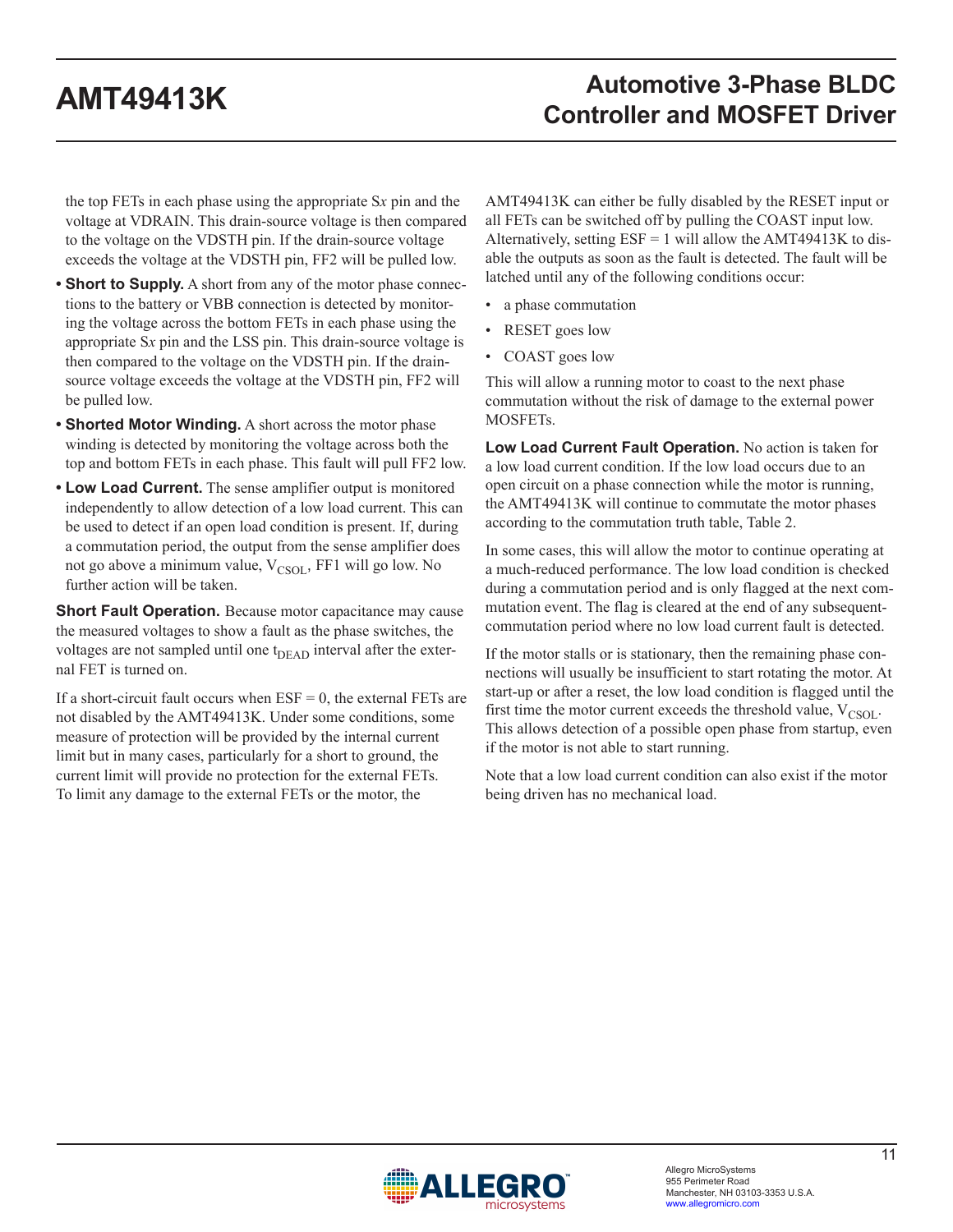### <span id="page-11-2"></span>**Table 1: Fault Action Table**

| FF <sub>1</sub> | FF <sub>2</sub> |                       | Action*        |                |  |  |
|-----------------|-----------------|-----------------------|----------------|----------------|--|--|
|                 |                 | <b>Fault</b>          | $ESF = 0$      | $ESF = 1$      |  |  |
| 0               | 0               | Undervoltage          | <b>Disable</b> | <b>Disable</b> |  |  |
| $\Omega$        | 0               | Overtemperature       | No Action      | No Action      |  |  |
| 0               | 0               | Logic fault           | <b>Disable</b> | <b>Disable</b> |  |  |
|                 | 0               | Short to ground       | No Action      | <b>Disable</b> |  |  |
| 1               | 0               | Short to supply       | No Action      | <b>Disable</b> |  |  |
| 1               | 0               | Shorted motor winding | No Action      | <b>Disable</b> |  |  |
| 0               |                 | Low load current      | No Action      | No Action      |  |  |
|                 |                 | None                  | No Action      | No Action      |  |  |

\**Disable* indicates that all gate outputs are low and all MOSFETs are turned off.

### <span id="page-11-0"></span>**Table 2: Commutation Truth Table\***

| H1          | H <sub>2</sub> | H <sub>3</sub> | <b>DIR</b> | <b>GLA</b> | <b>GLB</b> | <b>GLC</b>  | <b>GHA</b> | <b>GHB</b> | <b>GHC</b>  | <b>SA</b>   | <b>SB</b> | <b>SC</b> |
|-------------|----------------|----------------|------------|------------|------------|-------------|------------|------------|-------------|-------------|-----------|-----------|
|             | $\Omega$       |                |            | $\Omega$   | 0          |             |            | 0          | $\mathbf 0$ | High        | Z         | Low       |
|             | $\Omega$       | $\Omega$       |            | $\Omega$   | $\Omega$   |             | 0          |            | $\mathbf 0$ | Z           | High      | Low       |
|             |                | $\mathbf 0$    |            |            | $\Omega$   | $\Omega$    | 0          |            | $\mathbf 0$ | Low         | High      | Ζ         |
| $\Omega$    |                | $\mathbf 0$    |            |            | 0          | $\Omega$    | U          |            |             | Low         | Ζ         | High      |
| $\Omega$    |                |                |            | $\Omega$   |            | $\Omega$    | 0          | $\Omega$   |             | Z           | Low       | High      |
| $\Omega$    | 0              |                |            | $\Omega$   |            | 0           |            | $\Omega$   | $\mathbf 0$ | High        | Low       | Ζ         |
| $\Omega$    | $\Omega$       | $\Omega$       | X          | $\Omega$   | $\Omega$   | $\Omega$    | 0          | $\Omega$   | $\Omega$    | Z           | Ζ         | Z         |
|             |                |                | X          | $\Omega$   | 0          | $\Omega$    | 0          | $\Omega$   | $\mathbf 0$ | Z           | Ζ         | Ζ         |
|             | 0              |                | 0          |            | 0          | $\Omega$    | O          | $\Omega$   |             | Low         | Z.        | High      |
|             | $\Omega$       | $\Omega$       | 0          | $\Omega$   |            | $\Omega$    | 0          | $\Omega$   |             | Ζ           | Low       | High      |
|             |                | $\Omega$       | 0          | $\Omega$   |            | $\Omega$    |            | $\Omega$   | $\mathbf 0$ | High        | Low       | Z         |
| $\Omega$    |                | $\Omega$       | 0          | $\Omega$   | $\Omega$   |             |            | $\Omega$   | $\mathbf 0$ | <b>High</b> | Ζ         | Low       |
| $\Omega$    |                |                | 0          | $\Omega$   | $\Omega$   |             | ი          |            | $\mathbf 0$ | Ζ           | High      | Low       |
| $\mathbf 0$ | $\mathbf 0$    |                | 0          |            | 0          | $\mathbf 0$ | 0          |            | $\mathbf 0$ | Low         | High      | Ζ         |

\*X indicates "don't care," Z indicates high impedance state

### <span id="page-11-1"></span>**Table 3: INPUT LOGIC\***

| <b>MODE</b> | <b>PWM</b> | <b>BRAKE</b> | <b>COAST</b> | <b>RESET</b> | Decay                                                          | <b>Mode of Operation</b>                                      |
|-------------|------------|--------------|--------------|--------------|----------------------------------------------------------------|---------------------------------------------------------------|
|             |            |              |              |              | Fast                                                           | PWM chop – current decay with opposite of selected drivers ON |
|             |            |              |              |              | Fast<br>Peak current limit – selected drivers ON               |                                                               |
|             |            |              |              |              | PWM chop – current decay with both low-side drivers ON<br>Slow |                                                               |
|             |            |              |              |              | Slow<br>Peak current limit – selected drivers ON               |                                                               |
| X           |            |              |              |              | n/a                                                            | Brake mode - All low-side gates ON                            |
| X           |            | v            |              |              |                                                                | Coast mode - All gates OFF                                    |
| X           |            | X            |              |              |                                                                | Sleep mode – All gates OFF, low power state, 5 V OFF          |

\*X indicates "don't care"

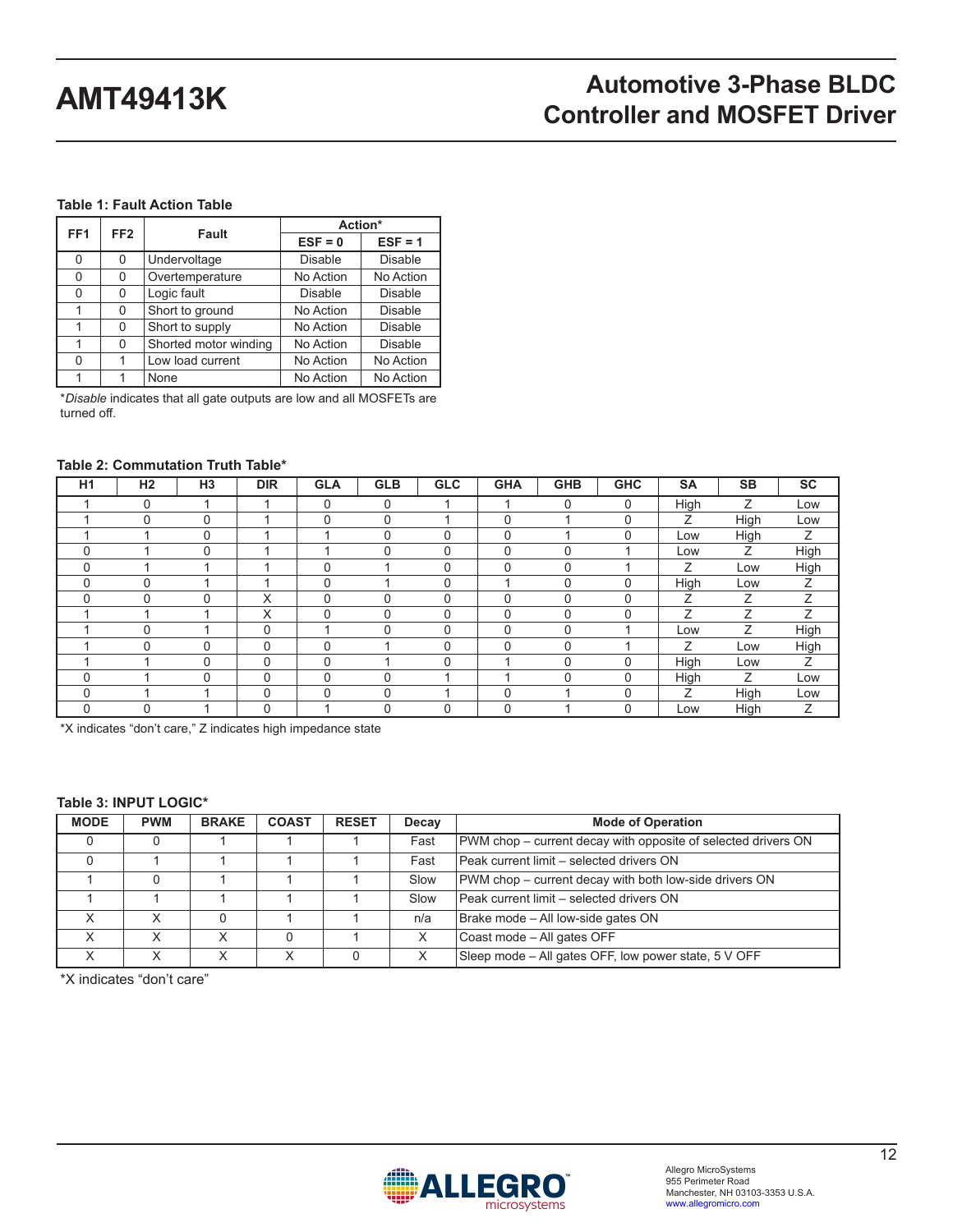## **APPLICATIONS INFORMATION**

### **Power**

All supply connections to the AMT49413K should have capacitors mounted between the supply pins and the ground pin. These capacitors will provide the transient currents which occur during switching and decouple any voltage transients on the pin from the main supply.

**VBB.** Decouple with at least a 100 nF ceramic capacitor mounted between the VBB pin and the AGND pin. A larger electrolytic capacitor, typically  $10 \mu$ F, in parallel with the ceramic capacitor is also recommended.

**VREG.** Supplies current for the gate-drive circuit. As the gates are driven high, they require current from an external capacitor connected to VREG to support the transients. This capacitor should be placed as close as possible to the VREG pin with the ground connection close to the AGND pin. Its value should be at least 20 times larger than the bootstrap capacitor. The capacitor should have a very low series resistance (ESR) and inductance (ESL) to avoid large voltage drops during the initial transient. The optimum capacitor type is a high-quality ceramic such as X7R. However, when the required capacitance is too large, an aluminium electrolytic capacitor may be used, with a smaller ceramic capacitor ( $\approx$ 100 nF) in parallel.

**V5.** When the 5V regulator is used with an external pass transistor to provide power to other circuits, a  $10 \mu$ F decoupling capacitor should be connected between the V5 pin and AGND as close to the pins as possible. If an electrolytic capacitor is used, then a 100 nF ceramic capacitor should be added in parallel. To improve stability, a 100 nF capacitor also should be connected between the V5BD pin and AGND. If 5V is not required for external circuits, the external pass transistor may be omitted, but in that case, V5 must connected directly to V5BD and decoupled with at least a 220 nF capacitor between V5 and AGND.

**AGND.** The AMT49413K has a single ground connection at the AGND pin. The design ensures that only the operating current for the controller stage passes through this pin. The charge and discharge current for the external FETs does not pass though this pin. The AGND pin is the ground reference for the current trip threshold, the  $V_{DS}$  monitor threshold, and the timing components. It should therefore be kept as quiet as possible. A suggested ground connection scheme is described in the layout section below.

**Power Dissipation.** In applications where a high ambient temperature is expected the on-chip power dissipation may become

a critical factor. Careful attention should be paid to ensure the operating conditions allow the AMT49413K to remain in a safe range of junction temperature.

The power consumed,  $P_{TOT}$ , by the AMT49413K can be estimated using the following formulas:

 $P_{\text{TOT}} = P_{\text{BIAS}} + P_{\text{CPUMP}} + P_{\text{SWITCHING}}$  $P_{\text{BIAS}} = V_{\text{BB}} \times I_{\text{BB}}$ , where  $I_{\text{BB}}$  is 3 mA, typical, and  $P_{\text{CPUMP}} = (2 \times V_{\text{BB}} - V_{\text{REG}}) \times I_{\text{AV}}$ where  $V_{\text{BB}}$  < 15 V, or  $P_{\text{CPUMP}} = (V_{\text{BB}} - V_{\text{REG}}) \times I_{\text{AV}}$ where  $V_{\text{BB}}$  > 15 V, and  $I_{AV} = Q_{GATE} \times N \times f_{PWM}$ ,  $P_{\text{SWITCHING}} = Q_{\text{GATE}} \times V_{\text{REG}} \times N \times f_{\text{PWM}} \times Ratio$ where  $N = 2$  for slow decay, or  $N = 4$  for fast decay, and  $Ratio = 10/(R_{GATE} + 10)$ 

### **Bootstrap Capacitors**

**Bootstrap Capacitor Selection.** The value for C<sub>BOOT</sub> must be correctly selected to ensure proper operation of the device. If the value is too large, time will be wasted charging the capacitor, resulting in a limit on the maximum duty cycle and PWM frequency. If the value is too small, there can be a large voltage drop at the time when the charge is transferred from  $C_{\text{BOOT}}$  to the MOSFET gate.

To keep the voltage drop small,  $Q_{\text{BOOT}} \gg Q_{\text{GATE}}$ . A factor of 20 is a reasonable value. To calculate  $C_{\text{BOOT}}$ , the following formulas can be used:

$$
Q_{\text{BOOT}} = C_{\text{BOOT}} \times V_{\text{BOOT}},
$$
  
=  $Q_{\text{GATE}} \times 20,$ 

therefore

$$
C_{\text{BOOT}} = Q_{\text{GATE}} \times 20 / V_{\text{BOOT}}
$$

The voltage drop on the C*x* pin as the MOSFET is being turned on can be approximated by:

$$
\Delta V = Q_{GATE} / C_{BOOT}
$$

**Bootstrap Charging.** It is good practice to ensure that the high-side bootstrap capacitor, CBOOT, is completely charged before a high-side PWM cycle is requested. The minimum time required to charge the capacitor is approximated by:

$$
t_{\text{CHARGE}(\text{min})} \approx C_{\text{BOOT}} \times \Delta V / 250 \text{ mA}
$$

At power-on, and when the drivers have been disabled for a long time, the CBOOT may be completely discharged. In these cases,

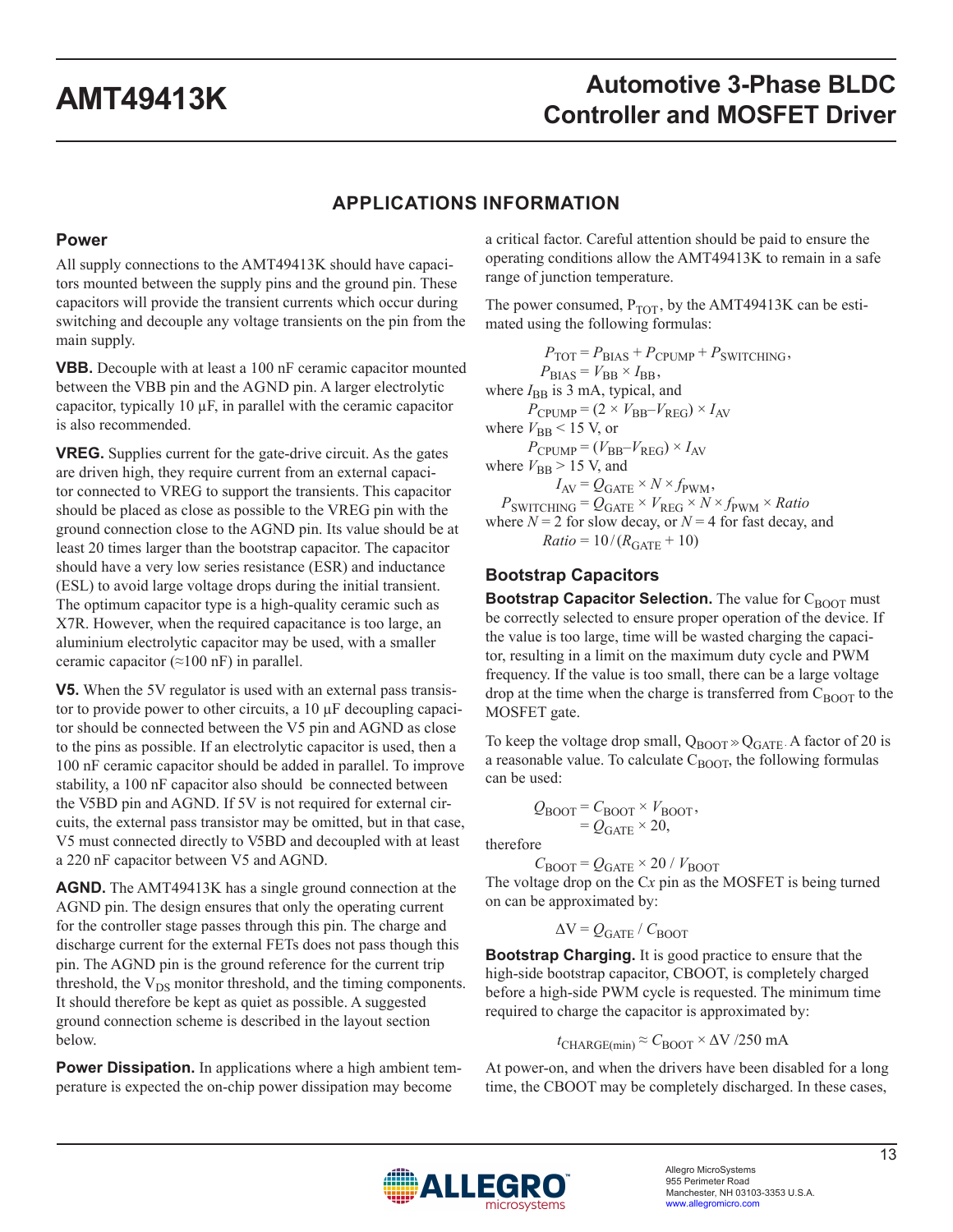$\Delta V$  can be considered to be the full high-side drive voltage, 12 V. Otherwise,  $\Delta V$  is the amount of voltage dropped during the charge transfer, which should be 400 mV or less. The capacitor is charged whenever the S*x* pin is pulled low via a GL*x* PWM cycle, and current flows from VREG through the internal bootstrap diode circuit to CBOOT.

**Bootstrap Charge Monitor.** The AMT49413K provides automatic bootstrap capacitor charge management. The bootstrap capacitor voltage for each phase,  $V_{\text{BOOT}x}$ , is continuously checked to ensure that it is above the bootstrap undervoltage threshold,  $V_{\text{BOOTUV}}$ . If  $V_{\text{BOOT}}$  drops below this threshold, the AMT49413K will turn on the necessary low-side FET until the  $V_{\text{BOOT}}$  exceeds  $V_{\text{BOOTUV}}$  plus the hysteresis,  $V_{\text{BOOTUVHvs}}$ . The minimum charge time is typically 7  $\mu$ s, but may be longer for very large values of the bootstrap capacitor  $(C_{\text{BOOT}} > 1000 \text{ nF})$ . If  $V_{\text{BOOT}}$  does not exceed  $V_{\text{BOOTUV}}$  within approximately 200  $\mu$ s, an undervoltage fault will be flagged, as shown in [Table 1.](#page-11-2)

### **PWM Control**

The AMT49413K has the flexibility to be used in many different motor control schemes. The internal PWM control can be used to provide fully integrated, closed-loop current control. Alternatively, current-mode or voltage-mode control are possible using external control circuits with either the DIR or the PWM input pins.

**Internal PWM Control.** The internal PWM current control function is useful in applications where motor torque control or simple maximum current limitation is required. However, for motor speed control applications, it is usually better to use external PWM control either as a closed- or open-loop system.

**External PWM Control.** When external PWM control is used, it is possible to completely disable the internal PWM control circuit by connecting the RC pin to AGND.

With the internal control disabled, however, care should be taken to avoid excessive current in the power FETs because the AMT49413K will not limit the current. Short-circuit detection will still be available in case of faults. The output of the sense amplifier is also available, but provision must be made in the external control circuits to ignore (blank) the transients at the switching points.

**External and Internal Combined PWM Control.** Where external PWM control is used but current limitation is still required, internal PWM current control can be used at the same time as external PWM control. To do so, usually the internal PWM frequency is set lower than the external PWM frequency. This allows the external PWM signal to dominate and synchronize the internal PWM circuit. It does this by discharging the timing capacitor, CT, when the PWM pin is low. When internal and external PWM control are used together, all control features of the AMT49413K are available and active, including: dead time, current comparator, and comparator blanking.

**PWM Frequency.** Should be set high enough to avoid any audible noise, but low enough to ensure adequate charging of the boot capacitor, CBOOT. The external resistor RT and capacitor CT, connected in parallel from the RC pin to AGND, set the PWM frequency to approximately:

 $f_{\rm OSC} \approx 1/(R_{\rm T}C_{\rm T} + t_{\rm BLANK} + t_{\rm DEAD})$ .

R<sub>T</sub> should be in the range of 5 to 400 kΩ.

**PWM Blank.** The timing capacitor, CT, also serves as the means to set the blank time duration.  $t_{BLANK}$ . At the end of the PWM off-cycle, a high-side gate selected by the commutation logic turns on. At this time, large current transients can occur during the reverse recovery time of the intrinsic source drain body diodes of the external power MOSFETs. To prevent false tripping of the current-sense comparator, the output of the current comparator is ignored during the blank time.

The length of  $t_{BLANK}$  is different for internal versus external PWM. It is set by the value of the timing capacitor, CT, according to the following formulas:

for internal PWM:  $t_{BLANK}$  ( $\mu$ s) = 1260 ×  $C_T$  ( $\mu$ F), and

for external PWM:  $t_{\text{BLANK}}$  ( $\mu$ s) = 2000 ×  $C_T$  ( $\mu$ F).

A nominal  $C_T$  value of 680 pF will give a blanking time of 1.3 µs for external PWM and 860 ns for internal PWM. The user must ensure that  $C_T$  is large enough to cover the current-spike duration.

Note that this blank time is only used to mask the internal current comparator. If the current sense amplifier output, CSOUT, is being used in an external PWM control circuit, then it will be necessary to externally generate a blank time for that control loop.

**Dead Time.** The potential for cross-conduction occurs with synchronous rectification, direction changes, PWM, or after a bootstrap capacitor charging cycle. To prevent cross-conduction in any phase of the power FET bridge, it is necessary to have a dead-time delay,  $t<sub>DEAD</sub>$ , between a high- or low-side turn-off and the next turn-on event.  $t_{DEAD}$  is in the range of between 96 ns and 6.3 µs, and is set by the value of a resistor, RDEAD, between the RDEAD pin and the GND pin. The maximum dead time of typically 6µs can be set by leaving the RDEAD pin unconnected, or

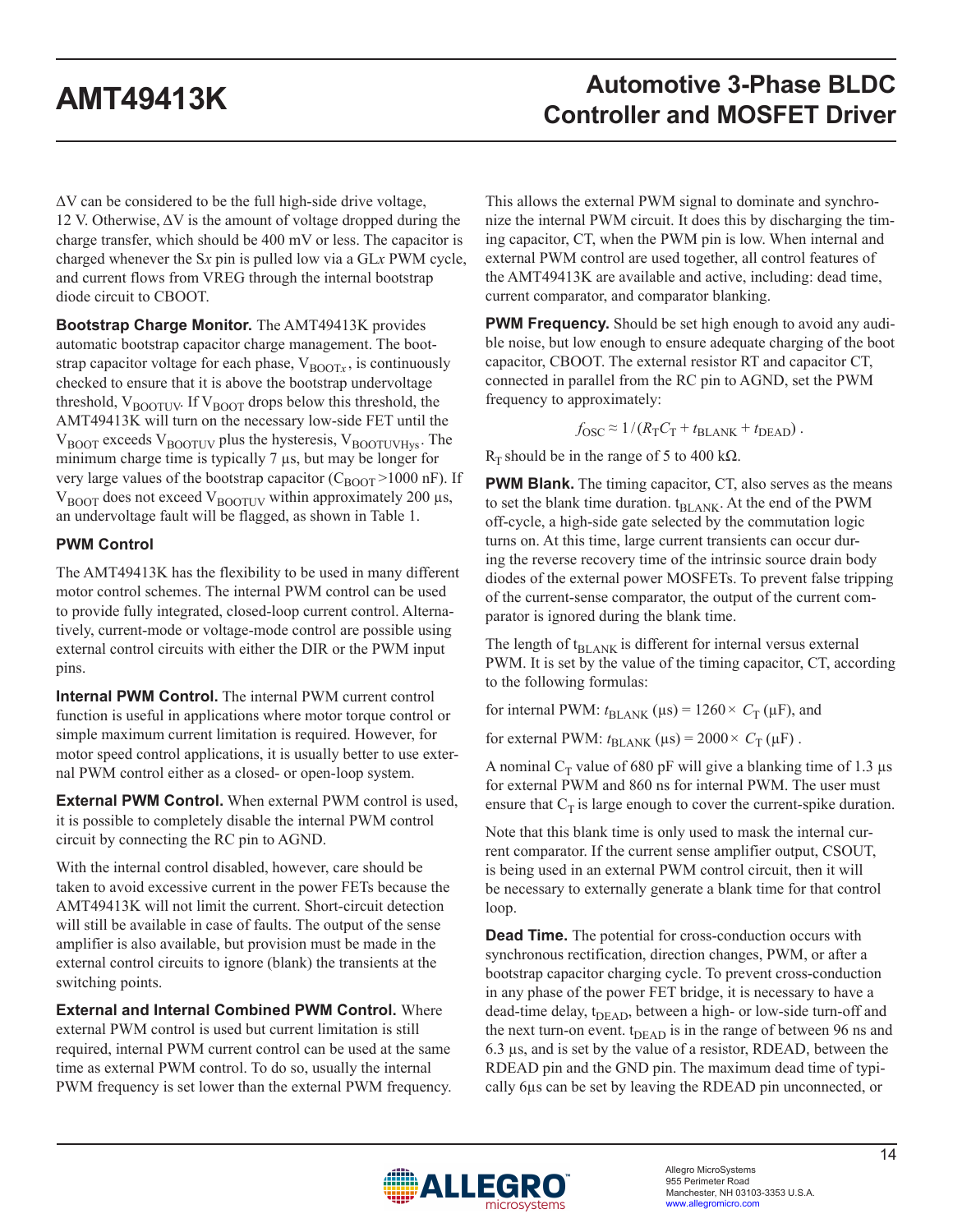connected to the V5 pin.

At 25 $\degree$ C, the value of t<sub>DEAD</sub> (µs) can be approximated by:

$$
t_{\text{DEAD(nom)}} \approx 0.1 + 33 / (5 + I_{\text{DEAD}}),
$$

 $I_{\text{DEAD}}$  = 2000 /  $R_{\text{DEAD}}$ 

where  $I_{DEAD}$  is in  $\mu$ A, and  $R_{DEAD}$  is between 5 and 400 in k $\Omega$ . The greatest accuracy is obtained with values of  $R<sub>DEAD</sub>$  between 10 and 100 kΩ.

The choice of power MOSFET and external series gate resistance determines the selection of RDEAD. The dead time should be made long enough to cover the variation of the MOSFET gate



**Figure 2: Internal PWM RC Timing**

capacitance and the tolerances of the series gate resistance, both external and internal to the AMT49413K.

**Synchronous Rectification.** To reduce power dissipation in the external MOSFETs, the AMT49413K control logic turns on the appropriate low-side and high-side driver during the load current recirculation PWM-off cycle. Synchronous rectification allows current to flow through the FET selected by the MODE pin setting during the decay time, rather than through the sourcedrain body diode. The body diodes of the recirculating power FETs conduct only during the dead time that occurs at each PWM transition. For internal current control using fast decay mode, reversal of load current is prevented by turning off synchronous rectification when a zero current level is detected. For external PWM control using fast decay mode, the load current will not be limited to zero but will rise to the set current limit in the reverse direction before disabling synchronous rectification.

**Braking.** The AMT49413K provides dynamic braking by forcing all low-side MOSFETs on, and all high-side MOSFETs off. This effectively short-circuits the back EMF of the motor, which forces a reverse current in the windings, and creating a breaking torque.

During braking, the load current can be approximated by:

$$
I_{BRAKE} \approx V_{BEMF}/R_{LOAD}
$$

Because the load current does not flow through the sense resistor,  $R_{\text{SENSE}}$ , during a dynamic brake, care must be taken to ensure that the power MOSFET maximum ratings are not exceeded.

It is possible to apply a PWM signal to the BRAKE input to limit the motor braking current. However, because there is no measurement of this current, the PWM duty cycle must be determined for each set of conditions. Typically, the duty cycle of such a brake PWM input would start at a value which limits the current and then drops to 0%, that is, BRAKE goes to low, to hold the motor stationary.

Setting  $RESET = 1$  and  $COAST = 0$  overrides BRAKE and turns all motor bridge FETs off, coasting the motor.

**Driving a Full-Bridge.** The AMT49413K may be used to drive a full-bridge (for example, a brush DC motor load) by hard-wiring a single state for the Hall inputs and leaving the corresponding phase driver outputs floating. For example, with a configuration of  $H1=H2=1$ , and  $H3=0$ , the outputs CC, GHC, SC, and GLC would be floated, according to the commutation truth table, [Table 2,](#page-11-0) which indicates a state of high-impedance (Z) for SC with that Hall input configuration. The DIR input controls the motor rotation, while the PWM and MODE inputs control the motor current behavior, as described in the input logic table, [Table 3](#page-11-1).

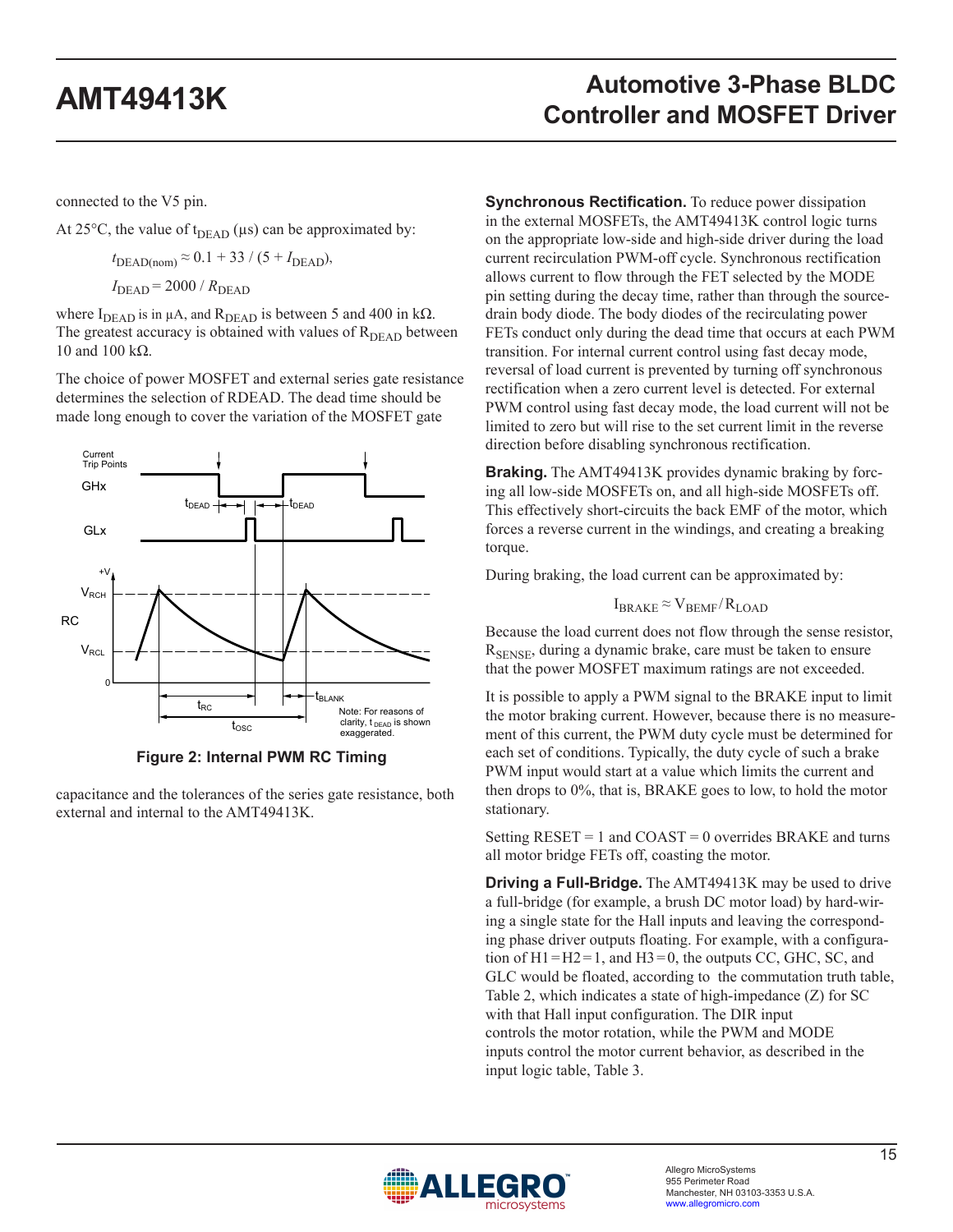### **Circuit Layout**

Because this is a switch-mode application, where rapid current changes are present, care must be taken during layout of the application PCB. The following points are provided as guidance for layout (refer to [Figure 3](#page-16-0)). Following all guidelines will not always be possible. However, each point should be carefully considered as part of any layout procedure. Ground connection layout recommendations:

- 1. Sensitive connections such as RDEAD and VDSTH, which have very little ground current, should be referenced to the Quiet ground, which is connected independently closest to the AGND pin. The components associated with these sensitive pins should never be connected directly to the Supply common or to the Power ground; they must be referenced directly to the AGND pin.
- 2. Supply decoupling for the supply pins VBB, VREG, and V5 should be connected to Controller Supply ground, which is connected independently, close to the AGND pin. The decoupling capacitors should also be connected as close as possible to the corresponding supply pin.
- 3. The oscillator timing components can be connected to Quiet ground or Controller Supply ground. They should not be connected to the Supply common or the Power ground.
- 4. The exposed thermal pad on the package should be connected to the AGND pin and may form part of the Controller Supply ground.
- 5. If the layout space is limited, then the Quiet ground and the Controller Supply ground may be combined, provided that the ground return of the dead-time resistor, RDEAD, is close to the AGND pin.
- 6. The AGND pin should be connected by an independent low impedance trace to the Supply common at a single point.
- 7. Check the peak voltage excursion of the transients on the LSS pin with reference to the AGND pin using a closegrounded (tip and barrel) probe. If the voltage at LSS exceeds the absolute maximum specified in this datasheet, add additional clamping, capacitance or both between the LSS pin and the AGND pin.

Other layout recommendations:

- 1. Gate charge drive paths and gate discharge return paths may carry large transient current pulses. Therefore, the traces from GHx, GLx, Sx, and LSS should be as short as possible to reduce the inductance of the circuit trace.
- 2. Provide an independent connection from LSS to the common point of the power bridge. It is not recommended to connect LSS directly to the AGND pin, as this may inject noise into sensitive functions such as the dead-timer. The LSS connection should not be used for the CSP connection.
- 3. The inputs to the sense amplifier, CSP and CSN, should be independent traces and for best results should be matched in length and route.
- 4. Minimize stray inductance by using short, wide copper runs at the drain and source terminals of all power FETs. This includes motor lead connections, the input power bus, and the common source of the low-side power FETs. This will minimize voltages induced by fast switching of large load currents.
- 5. Consider the use of small (100 nF) ceramic decoupling capacitors across the source and drain of the power FETs to limit fast transient voltage spikes caused by trace inductance.
- 6. Ensure that the TEST pin is connected to AGND. This pin is used for production test only.

The above are only recommendations. Each application is different and may encounter different sensitivities. A driver running with a few amperes will be less susceptible than one running with 150 A, and each design should be tested at the maximum current, to ensure any parasitic effects are eliminated.

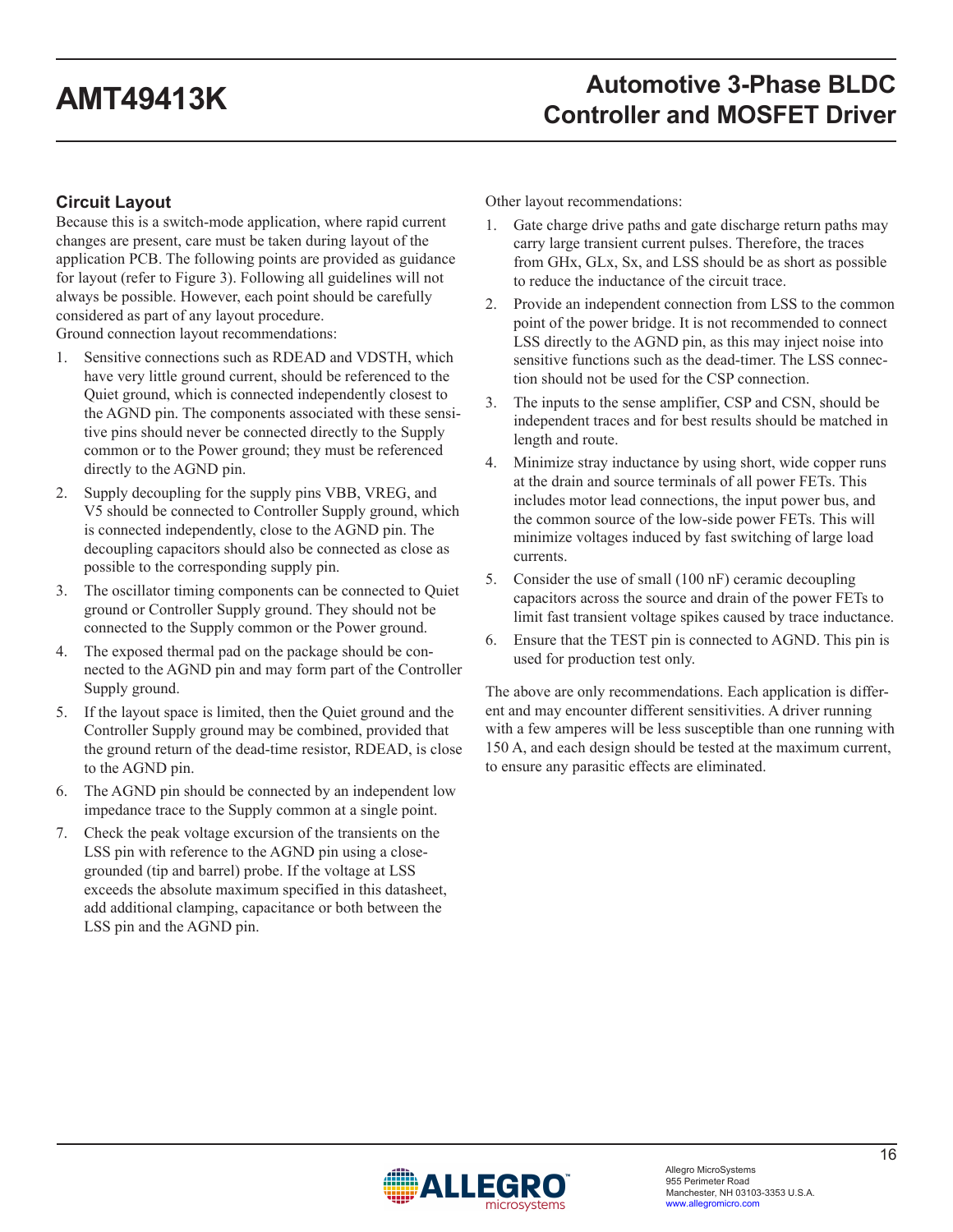

<span id="page-16-0"></span>**Figure 3: Supply and Ground Connections**

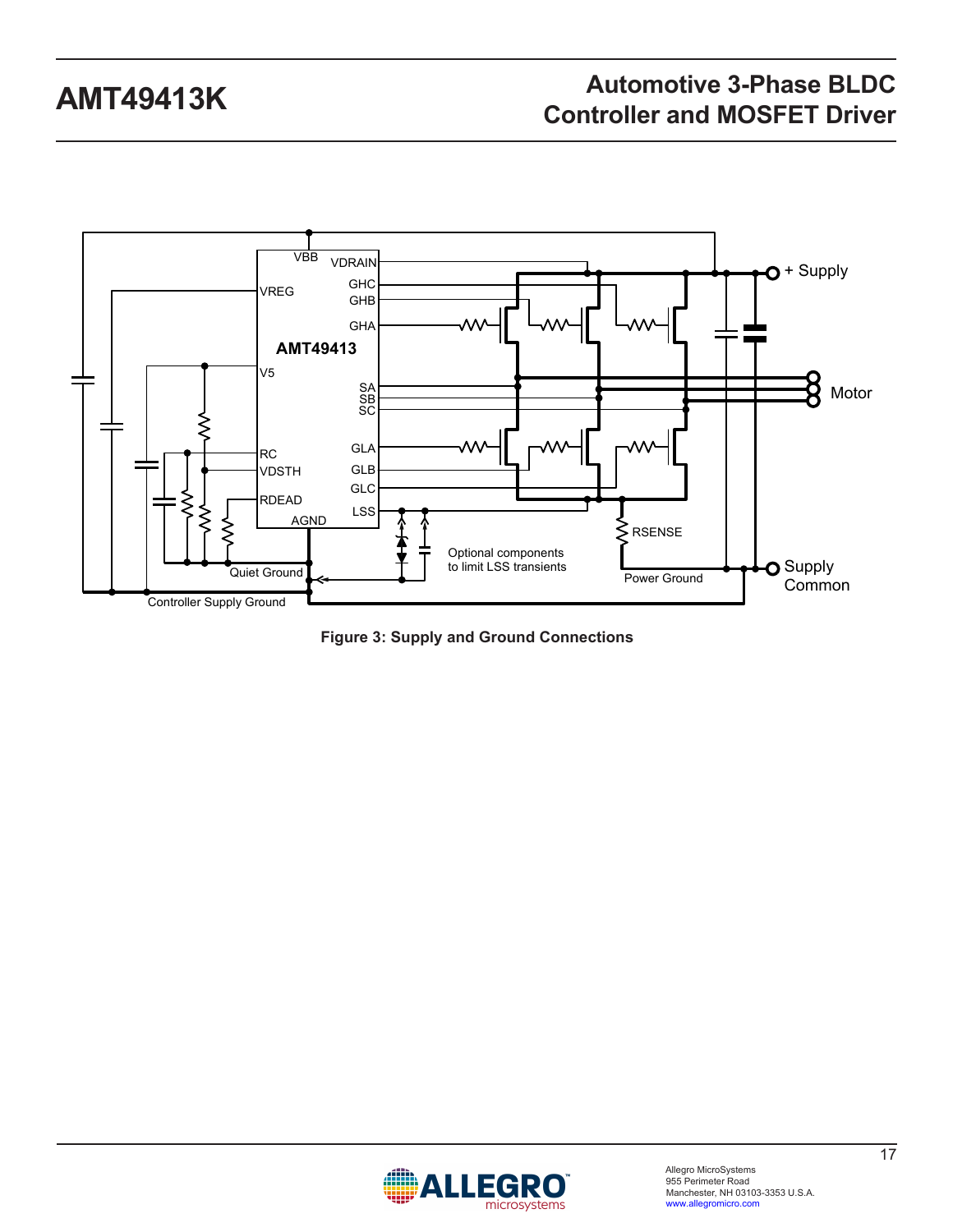

**Figure 4: Input and Output Structures**

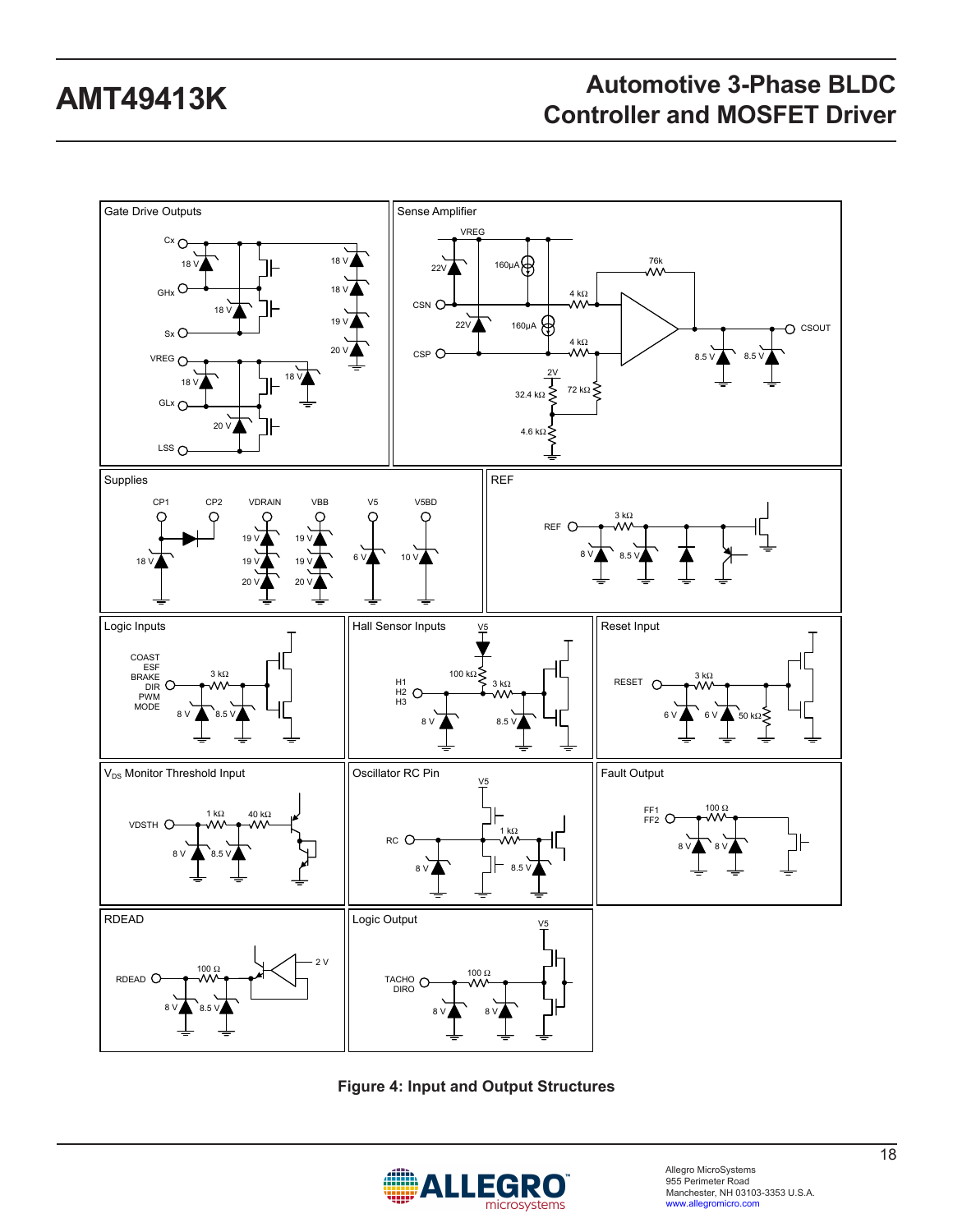## **PINOUT DIAGRAM AND TERMINAL LIST**



### **Terminal List Table**

| <b>Number</b>  | <b>Name</b>       | <b>Description</b>            |
|----------------|-------------------|-------------------------------|
| 1              | N.C.              | No connection                 |
| $\overline{2}$ | <b>RESET</b>      | Control for sleep mode        |
| $\overline{3}$ | V <sub>5</sub> BD | 5V regulator base drive       |
| 4              | V <sub>5</sub>    | 5V regulator reference        |
| 5              | FF <sub>2</sub>   | Fault flag 2                  |
| 6              | FF <sub>1</sub>   | Fault flag 1                  |
| 7              | <b>TACHO</b>      | Speed output                  |
| 8              | <b>BRAKE</b>      | Brake input                   |
| 9              | <b>DIR</b>        | Direction control input       |
| 10             | H1                | Hall sensor input             |
| 11             | H <sub>2</sub>    | Hall sensor input             |
| 12             | H <sub>3</sub>    | Hall sensor input             |
| 13             | N.C.              | No connection                 |
| 14             | <b>PWM</b>        | Control input                 |
| 15             | <b>MODE</b>       | Decay control input           |
| 16             | <b>RC</b>         | PWM oscillator control input  |
| 17             | <b>TEST</b>       | Test pin; tie to AGND         |
| 18             | <b>RDEAD</b>      | Dead time setting             |
| 19             | <b>CSOUT</b>      | Current sense output          |
| 20             | <b>REF</b>        | Current limit setting         |
| 21             | <b>CSN</b>        | Current sense input -         |
| 22             | <b>CSP</b>        | Current sense input +         |
| 23             | <b>VDSTH</b>      | Fault threshold voltage       |
| 24             | <b>VDRAIN</b>     | High-side drain voltage sense |

| <b>Number</b> | Name            | <b>Description</b>               |
|---------------|-----------------|----------------------------------|
| 25            | <b>SC</b>       | Motor connection phase C         |
| 26            | <b>GHC</b>      | High-side gate drive phase C     |
| 27            | CC              | Bootstrap capacitor phase C      |
| 28            | <b>SB</b>       | Motor connection phase B         |
| 29            | <b>GHB</b>      | High-side gate drive phase B     |
| 30            | <b>CB</b>       | Bootstrap capacitor phase B      |
| 31            | <b>SA</b>       | Motor connection phase A         |
| 32            | GHA             | High-side gate drive phase A     |
| 33            | CA              | Bootstrap capacitor phase A      |
| 34            | <b>GLC</b>      | Low-side gate drive phase C      |
| 35            | <b>GLB</b>      | Low-side gate drive phase B      |
| 36            | <b>GLA</b>      | Low-side gate drive phase A      |
| 37            | N.C.            | No connection                    |
| 38            | LSS             | Low-side source                  |
| 39            | <b>ESF</b>      | Enable stop on fault input       |
| 40            | <b>VREG</b>     | Gate drive supply output         |
| 41            | <b>AGND</b>     | Analog ground                    |
| 42            | CP <sub>1</sub> | Pump capacitor                   |
| 43            | CP <sub>2</sub> | Pump capacitor                   |
| 44            | <b>DIRO</b>     | Direction output                 |
| 45            | <b>VBB</b>      | Supply voltage                   |
| 46            | COAST           | Coast input                      |
| 47            | N.C.            | No connection                    |
| 48            | N.C.            | No connection                    |
|               | Pad             | Thermal dissipation, tie to AGND |

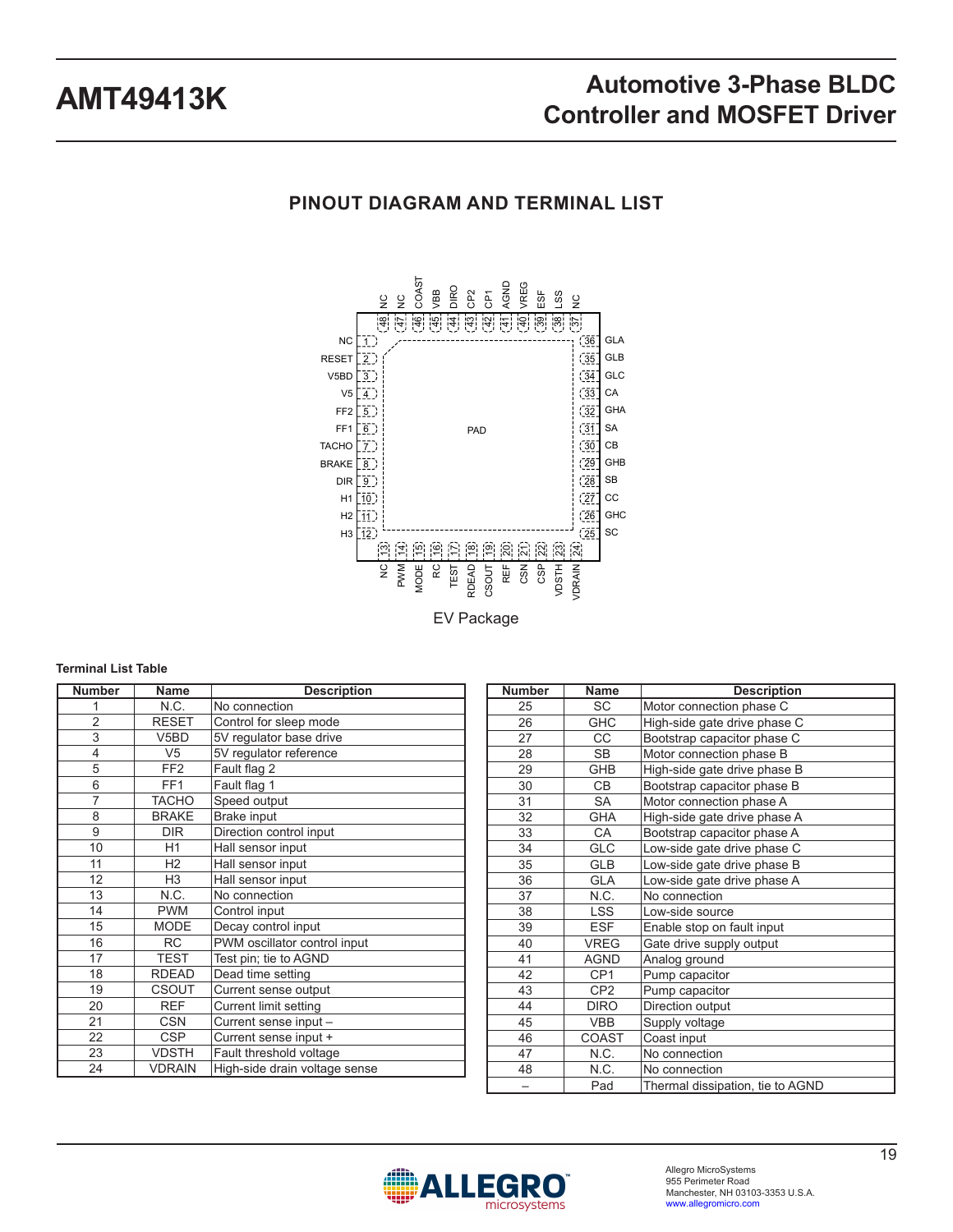## **PACKAGE OUTLINE DRAWING**